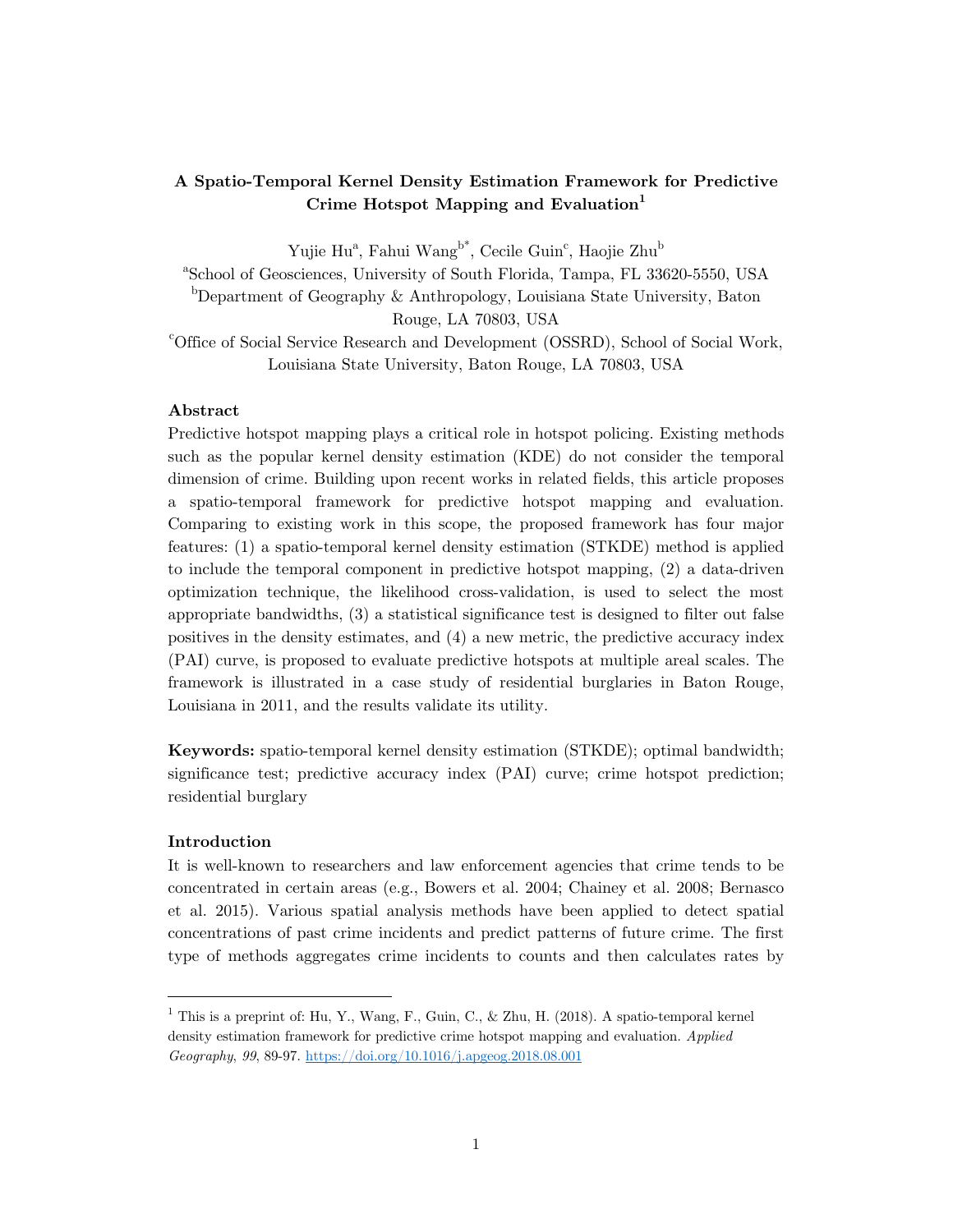geographic boundaries such as census units. It then employs the multivariate regression analysis to study the relationship between crime rates and a wide range of crime attraction and inhibition variables such as socioeconomic conditions, neighborhood demographics, land use types, cultural values, and substance abuse histories (e.g., Bushman et al. 2005; Kikuchi and Desmond 2010; Peterson and Krivo 2010). From these factors, predictions of future crime rates in certain areas can be made. Another line of approaches focuses on identifying spatial clustering patterns of incidents and relying on the clustering locations (i.e., hotspots) for crime predictions. These approaches are usually known as predictive hotspot mapping and include spatial ellipses, grid thematic mapping, and kernel density estimation (KDE) among others (Chainey et al. 2008; Ratcliffe 2010). This article specifically focuses on using predictive hotspot mapping techniques to identify and predict where crime is most likely to take place. By this means, the police can focus its resources on predicted crime hotspots, a practice termed "hotspot policing" (Eck et al. 2005; Braga 2007; Ratcliffe et al. 2011; Chainey 2013). Predictive hotspot mapping is widely used by large law enforcement agencies, especially those large ones serving more than 500,000 population in the U.S. (Reaves 2010; Hart and Zandbergen 2014).

KDE is a popular hotspot mapping method. It converts point incidents to a density surface that summarizes the point distribution. Specifically, this technique estimates the concentration of events at each sample location by (1) placing a kernel over a predefined area around that location, (2) assigning more weights to nearby events than distant ones, and (3) summing up the weighted events within the kernel. Areas on the surface with high density values above a predefined threshold are defined as hotspots (Hu et al. 2014). For example, Chainey et al. (2008) compared KDE to other techniques in predictive hotspot mapping and found that KDE significantly outperformed others. Based on KDE, Maciejewski et al. (2010) proposed a visual analytical approach to detecting and visualizing crime hotspots. Later, Maciejewski et al. (2011) and Malik et al. (2014) applied that approach to forecast crime hotspots. Some researches took a step further by testing whether incorporating auxiliary data into KDE could improve its performance. For instance, Gerber (2014) blended crime related Twitter records with KDE and found that the addition of Twitter data improved prediction accuracy over the plain KDE in some crime types. Justification for hotspot policing is the belief that areas with high crime incidents in the past will remain so for some time. For example, environmental criminologists attribute the spatial clustering of crimes to the presence of motivated offenders, availability of potential targets, and lack of sufficient guardianship or deterrence in those areas (Cohen and Felson 1979; Brantingham and Brantingham 1981; Felson and Clarke 1998; Clarke and Eck 2003). As these factors remain largely stable for a period of time, the spatial pattern persists. That is also supported by the phenomena of repeat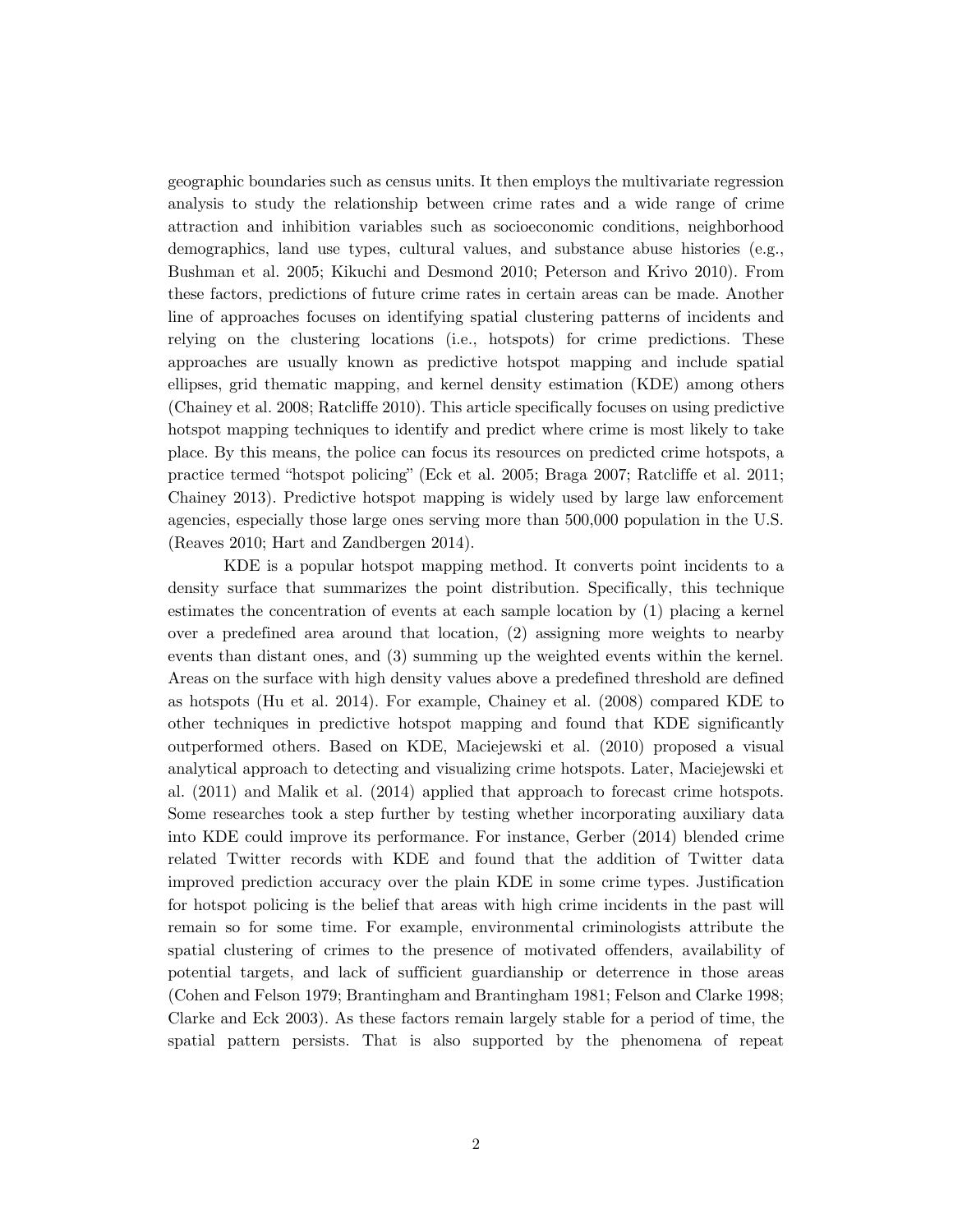victimization and near repeats. In repeat victimization, targets victimized in a recent crime are more likely to become targets of new crimes again in near future (Farrell and Pease 2014). In near repeats, suitable targets in close proximity to the location of a recent crime will experience higher risk of victimization in near future (Bower and Johnson 2005; Johnson 2008; Ratcliffe and Rengert 2008). As the traditional KDE considers only the spatial dimension, hereafter it is referred to as "spatial kernel density estimation (SKDE)."

However, crime tends to cluster temporally in addition to spatially. In other words, crime is concentrated in certain parts of the city during certain times of the day (Farrell and Pease 1994; Eck and Weisburd 1995; Nelson et al. 2001; Ratcliffe 2010). Ignoring the temporal component of crime deprives researchers and practitioners of the opportunity to target specific time periods with elevated crime risks. Temporal dimension is also integral to the study of crime displacement and diffusion of benefits, as crimes may displace to different areas, time, or even types when law enforcements adopt hotpot patrolling (Eck 1993; Eck and Weisburd 2015). Most recently, increasing efforts have been made to integrate temporal data into Geographic Information Systems (GIS) and build models that can predict when and where future crimes will occur (Rummens et al. 2017; Jefferson 2018). In the work by Maciejewski et al. (2010), they combined a time series analysis termed the cumulative summation model into KDE to allow for an additional temporal view of crime patterns. Maciejewski et al. (2011) and Malik et al. (2014) further advanced their work by introducing a seasonal trend decomposition method to account for the seasonality impact. Further, Lukasczyk et al. (2015) invented a topological visual analytical approach, a combination of Reeb graph and KDE, to detecting and visualizing crime hotspots in Chicago. Another relevant method used several contour intervals mapped to a rainbow color scheme to highlight the spatio-temporal changes of event density patterns, although it was applied to a lightning dataset (Peters and Meng 2014). Another body of research focused on revising the structure of KDE to account for the temporal component. Similar to the notion of distance decay in SKDE to capture higher probability of new crimes at locations closer to past crimes, temporal decay can be introduced to model that new crimes are more likely to occur around a crime event in more recent past. Following this line of reasoning, Bowers et al. (2004) developed the prospective hotspot mapping (ProMap), which is a product of spatial and temporal weighting functions. Instead of kernel-based functions, they used a simple inverse distance weighting function in the model. Later, Brunsdon et al. (2007) proposed a spatio-temporal kernel density estimation (STKDE) by multiplying SKDE by a temporal kernel function. It is a spacetime cube method that extends the 2-D grid used in SKDE to a 3-D cube and computes density values at cube centroids with overlapping space-time cylinders. It has been applied in visualizing crime (Nakaya and Yano 2010) and disease patterns (Delmelle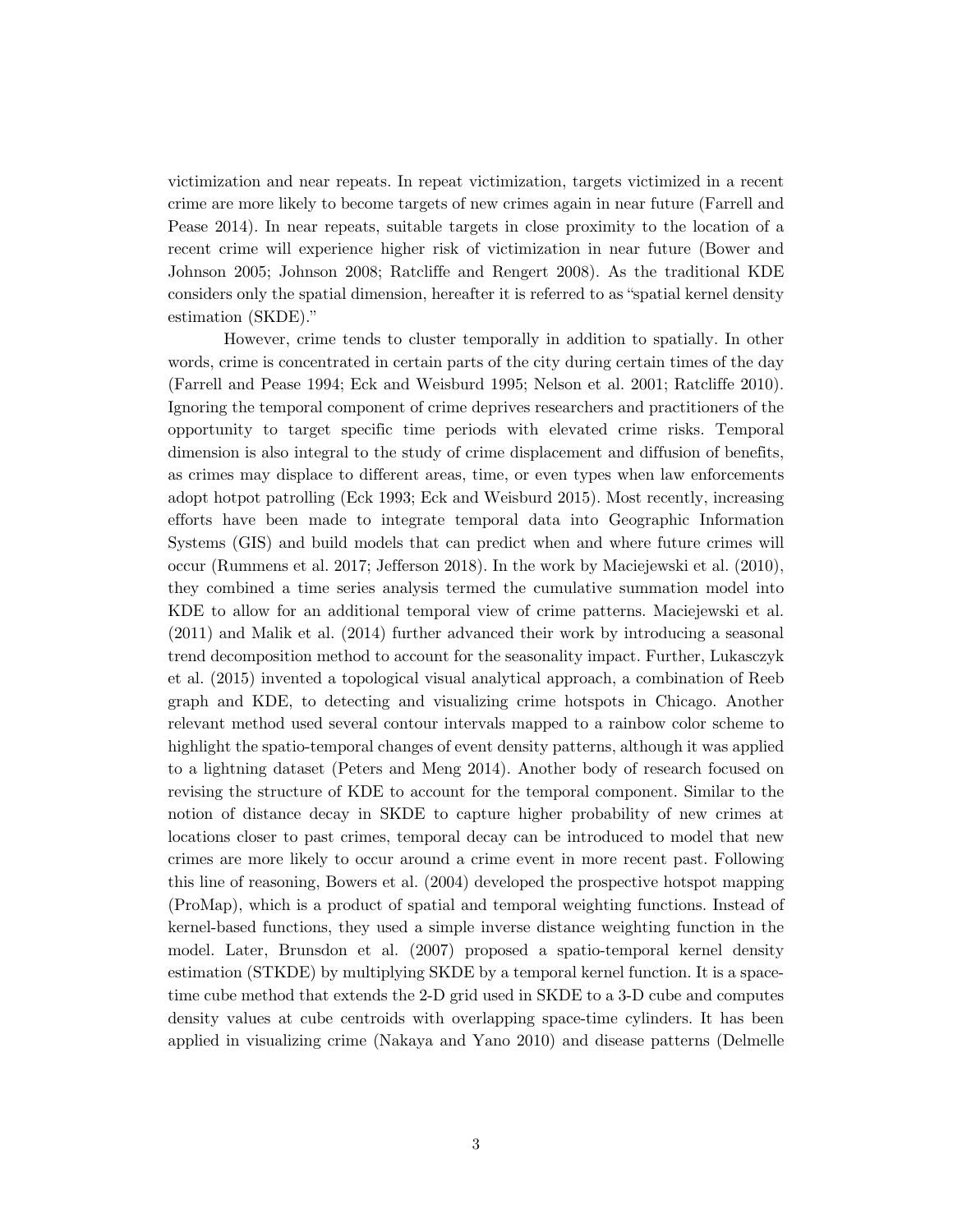et al. 2014). Based on the "generalized product kernels" proposed by Li and Racine (2007), Zhang et al. (2011) designed a slightly different STKDE. Instead of using a bivariate kernel, they utilized two univariate kernel functions to capture possibly different distribution patterns along x and y dimensions. Their model was applied in disease risk estimation. In addition to the above works, some other spatio-temporal models have been developed, especially in the fields of epidemiology and transportation. These popular models include the Bayesian spatio-temporal model (Flaxman 2014), spatio-temporal scan statistics such as SATSCAN by Kulldorff (1997) and among others. They are commonly used to detect spatio-temporal clustering patterns of a disease or a traffic accident, or to forecast the rates of these events in the near future. Given the prevalence of KDE in predictive crime hotspot studies, we refrain from discussing these models in more detail.

The aforementioned STKDE studies exclusively focused on visualizing, not forecasting, incident clustering patterns. Also, the search bandwidths (both spatial and temporal in our case), considered critical parameters in kernel-based methods, were usually chosen arbitrarily. For example, Nakaya and Yano (2010) defined the bandwidths as the average distance between the twentieth nearest neighbors. Another point often neglected in existing studies is the prevalence of false-positive hotspots, which can significantly compromise the efficacy of hotspot policing. Comparing to existing work in this scope, the proposed framework has four major features. Firstly, a spatio-temporal kernel density estimation (STKDE) method is proposed to include the temporal component in predictive hotspot mapping, possibly the first attempt of extending STKDE to crime prediction. Secondly, as a data-driven optimization process, the likelihood cross-validation can help detect the most appropriate bandwidths. Thirdly, a statistical significance test is developed to filter out false-positive hotspots. Last, a new metric, the predictive accuracy index (PAC) curve, is developed to evaluate the predictive accuracy of crime hotspots at multiple areal scales and provide more consistent and meaningful comparisons between methods. The proposed framework is illustrated in a case study of residential burglary crimes in Baton Rouge, Louisiana in 2011.

## **Method**

#### **Refined Spatio-Temporal Kernel Density Estimation (STKDE)**

The STKDE designed by Brunsdon et al. (2007) multiplies a bivariate kernel placed over the x-y (spatial) domain with a univariate kernel along the temporal dimension t to estimate the density of an event. They applied it to detect and visualize crime patterns. It was later used by Nakaya and Yano (2010) to visualize crime clustering patterns in Japan. As formulated below,

$$
\hat{f}(x, y, t) = \frac{1}{nh_s^2 h_t} \sum_{i=1}^n K_s \left( \frac{x - x_i}{h_s}, \frac{y - Y_i}{h_s} \right) K_t \left( \frac{t - T_i}{h_t} \right) \tag{1}
$$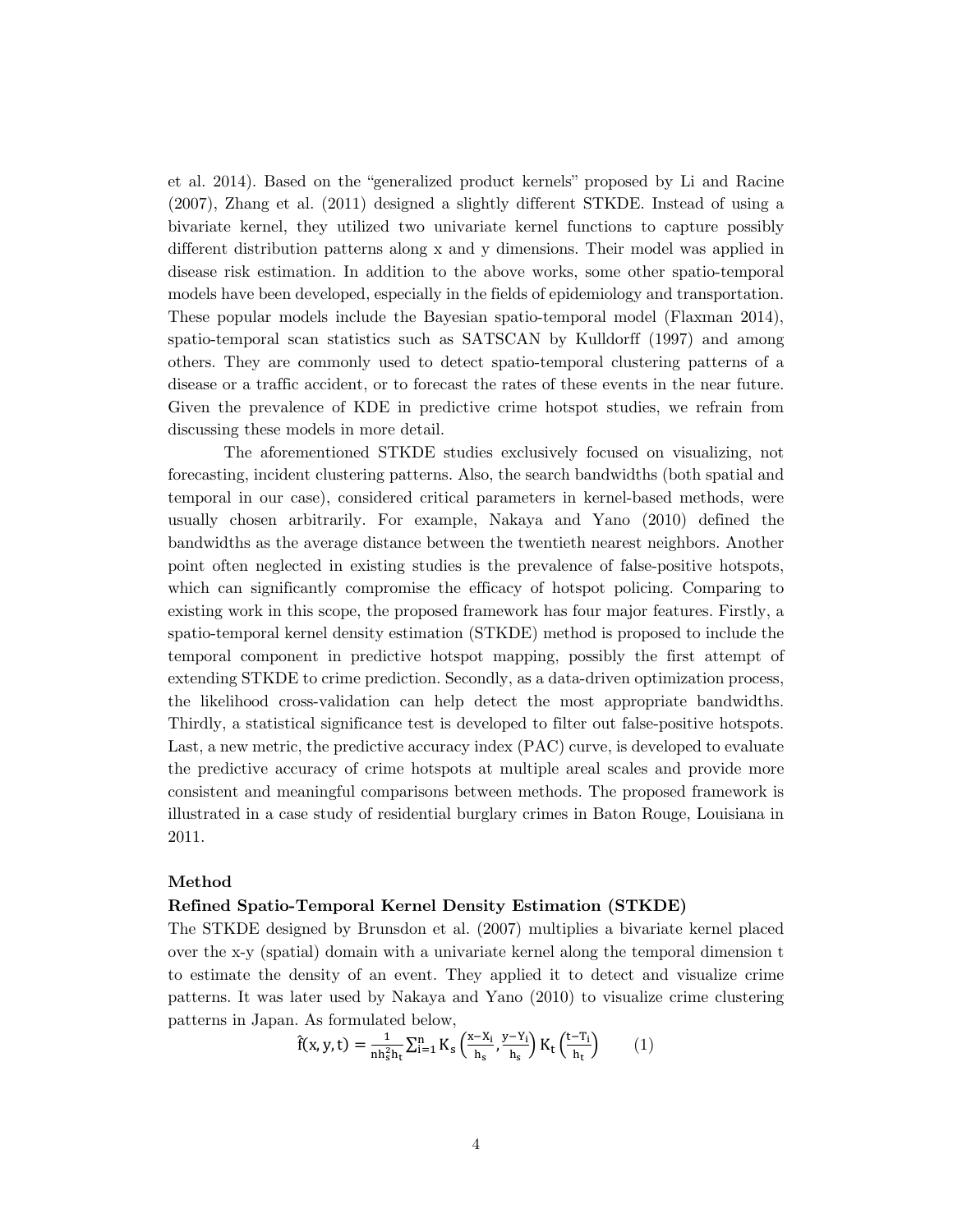where  $(X_i, Y_i, T_i)$  represents each crime incident  $i \in (1, ..., n)$ ,  $(x, y, t)$  is the location in the space-time domain where the density  $\hat{f}$  is being estimated,  $K_s(\cdot)$  is a bivariate kernel function for the spatial domain,  $K_t(\cdot)$  is a univariate kernel for the temporal domain, and hs, ht are the spatial and temporal bandwidths, respectively.

In the field of econometrics, Li and Racine (2007) developed the so-called "generalized product kernels" such as,

$$
\hat{f}(x) = \frac{1}{nh_1 \dots h_q} \underset{\sum_{i=1}^{n}}{\sum_{i=1}^{n}} K\Big(\frac{x-X_i}{h}\Big),
$$
  

$$
K\Big(\frac{x-X_i}{h}\Big) = k\Big(\frac{x_1-X_{i1}}{h_1}\Big) \times \dots \times k\Big(\frac{x_q-X_{iq}}{h_q}\Big) \quad (2)
$$

where k(∙) is a univariate kernel function that may vary with a specific dimension ∈  $(1, ..., q)$ . The difference between Equations  $(1)$  and  $(2)$  is that the former has three dimensions (and the kernels along the spatial, two dimensions have the same distribution), and the latter has q dimensions and thus more general.

Equation (2) has several advantages. Firstly, it can be readily applied to data of multiple dimensions (more than three). Secondly, each dimension is considered separately in the model. This second feature is particularly beneficial to our case as crimes may have different distribution patterns in x and y dimensions, and an identical search bandwidth hs for both x and y dimensions may give rise to biased estimations. The bandwidth may differ between the x and y dimensions due to the layout, transportation network and land use pattern of a study area. In addition, it is a multivariate density estimation that supports mixed variable types (both continuous and categorical) in the calculation (Zhang et al. 2011). Given the above benefits, we adopt the "generalized product kernels" by Li and Racine (2007) and define the STKDE in our framework as

$$
\hat{f}(x, y, t) = \frac{1}{nh_xh_yh_t} \sum_{i=1}^n k \left(\frac{x - x_i}{h_x}\right) \times k \left(\frac{y - y_i}{h_y}\right) \times k \left(\frac{t - T_i}{h_t}\right) \tag{3}
$$

Figure 1 illustrates this concept.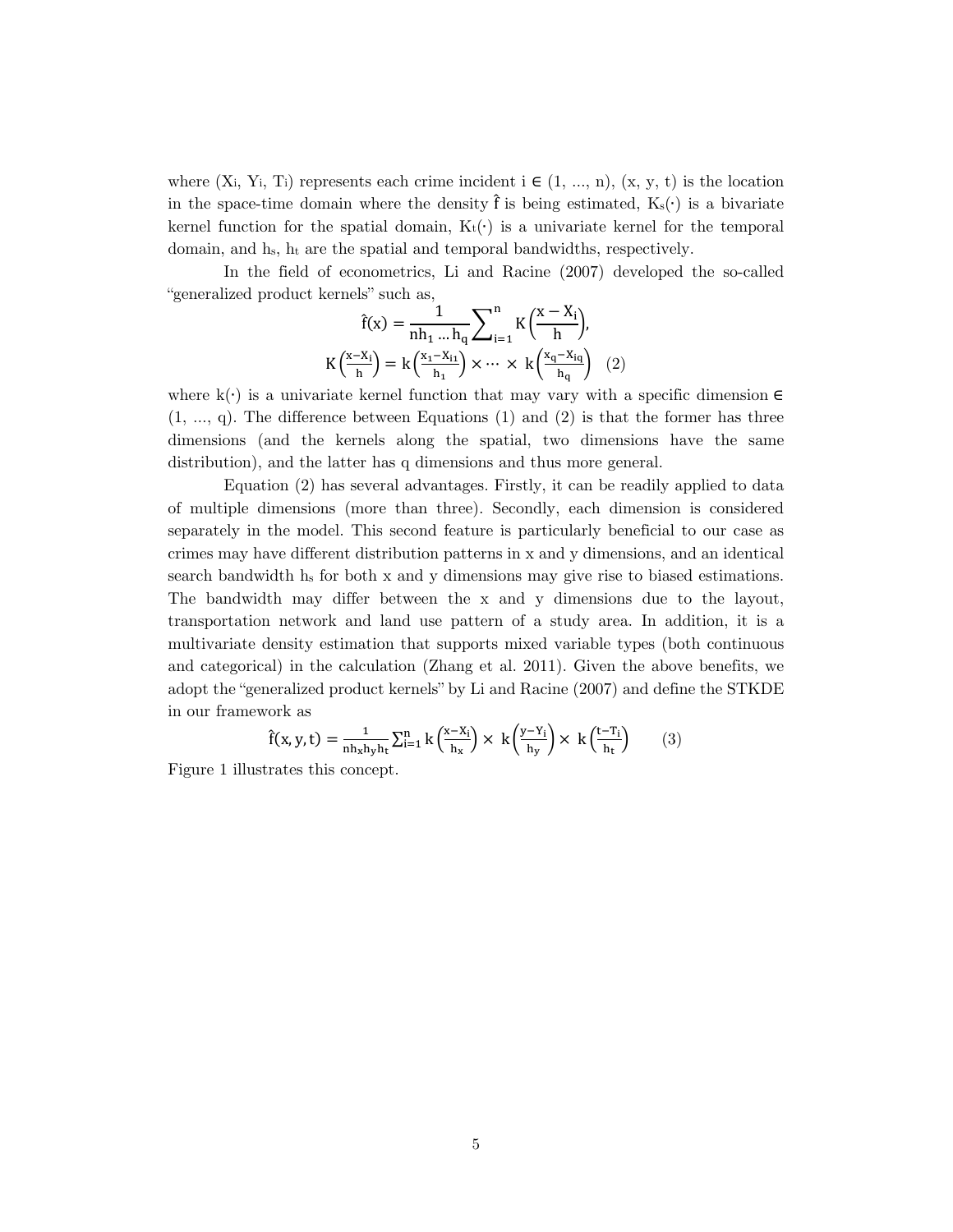

Figure 1. Illustration of STKDE adapted from the "generalized product kernels"

## **Data-Driven Bandwidth Selection**

A critical parameter in any kernel-based estimator is the search bandwidth. In general, a small bandwidth detects a density surface with small, spiky event hotspots while a larger bandwidth returns a surface with smoother and bigger event clusters (Hu et al. 2014). Various methods have been developed to aid the selection of an appropriate bandwidth, such as the rule-of-thumb (Silverman 1986), plug-in (Scott 1992), crossvalidation (Brunsdon 1995), and distance-based (Fotheringham et al. 2000) approaches. For example, to visualize spatio-temporal snatch-and-run offence hotspots in Kyoto, Japan, Nakaya and Yano (2010) adopted a distance-based approach to define bandwidths in their STKDE as formulated in Equation 1. Again, they were defined as the average distance (for both spatial and temporal domains) between a crime incidence and its twentieth nearest neighbor(s). The choice of the twentieth nearest neighbor is arbitrary and may not apply to other crime types or elsewhere.

In our case, three bandwidths  $h_x$ ,  $h_y$  and  $h_t$  need to be set. Here a likelihood cross-validation method (Li and Racine 2007) is used to select the optimal bandwidths. In essence, it is a data-driven optimization approach that can obtain bandwidths more accurately reflecting distribution trends in the data and has been extensively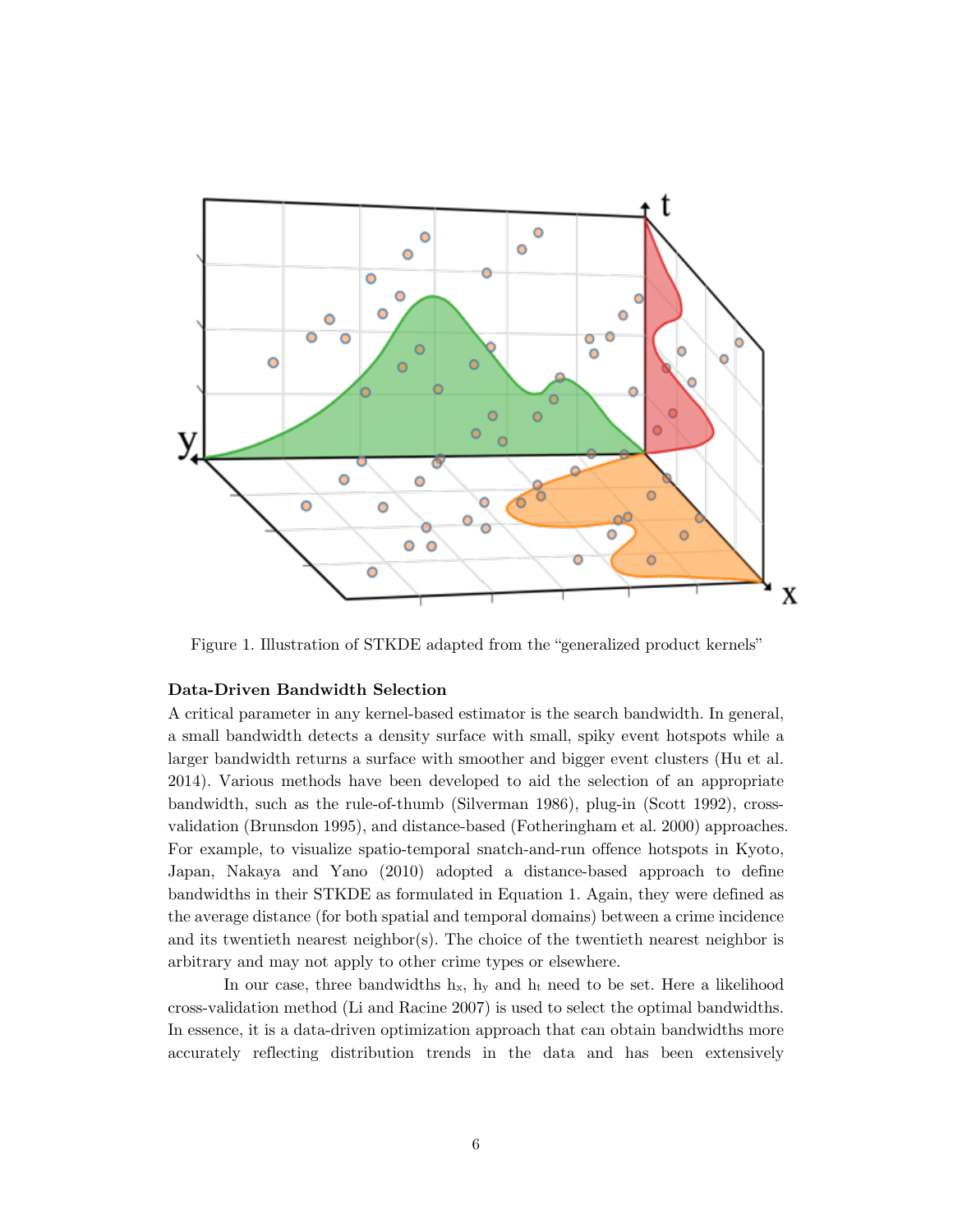recommended over other methods in many disciplines (Kelsall and Diggle 1998; Clark and Lawson 2004; Horne and Garton 2006; Zhang et al. 2011). The optimal bandwidths are determined by finding the values of  $h<sub>x</sub>$ ,  $h<sub>y</sub>$  and  $h<sub>t</sub>$  that minimize the so-called Kullback-Leibler loss, a measure of the distance between two probability density functions (Duin 1976; Hall 1987). In this case, the Kullback-Leibler loss measures the distance between the true underlying density distribution f(∙) and the estimated density distribution from STKDE  $\hat{f}(\cdot)$  (Horne and Garton 2006; Zhang et al. 2006; Li and Racine 2007). It is defined as a nonnegative value such as

$$
d_{KL}(f, \hat{f}) = \int \ln \left[ \frac{f(x, y, t)}{\hat{f}(x, y, t)} \right] f(x, y, t) dx dy dt
$$

 $=\int \ln[f(x, y, t)] f(x, y, t) dx dy dt - \int \ln[\hat{f}(x, y, t)] f(x, y, t) dx dy dt$  (4)

To find values of  $h_x$ ,  $h_y$  and  $h_t$  that minimize  $d_{KL}(f, \hat{f})$  is equivalent to maximize  $E\left(\ln\left[\hat{f}(x, y, t)\right]\right)$ , which can be approximated by

$$
\widehat{E}\left(\ln[\widehat{f}(x, y, t)]\right) = \ln\left[\frac{1}{nh_xh_yh_t}\sum_{i=1}^n k\left(\frac{x - x_i}{h_x}\right) \times \left(k\left(\frac{y - Y_i}{h_y}\right) \times \left(k\left(\frac{t - T_i}{h_t}\right)\right)\right] \tag{5}
$$

However, directly maximizing Equation 5 with respect to  $h<sub>x</sub>$ ,  $h<sub>y</sub>$  and  $h<sub>t</sub>$  would result in values of zeros (Horne and Garton 2006; Zhang et al. 2006; Li and Racine 2007). A common alternative for remedy is to use the leave-one-out kernel estimator of STKDE  $\hat{f}_{-i}$  (x, y, t), which is defined as

$$
\hat{f}_{-i}(x, y, t) = \frac{1}{(n-1)h_xh_yh_t} \sum_{j=1, j\neq i}^{n} k\left(\frac{x - x_j}{h_x}\right) \times k\left(\frac{y - Y_j}{h_y}\right) \times k\left(\frac{t - T_j}{h_t}\right) \tag{6}
$$

Therefore, the optimal bandwidths  $h_x$ ,  $h_y$  and  $h_t$  are determined by a process that maximizes the log likelihood function L:

$$
\ln L = \sum_{i=1}^{n} \ln \left[ \hat{f}_{-i}(x, y, t) \right] = \ln \left[ \frac{1}{(n-1)h_xh_yh_t} \sum_{j=1, j \neq i}^{n} k \left( \frac{x - x_j}{h_x} \right) \times \right] \left( \frac{y - Y_j}{h_y} \right) \times \left( \frac{t - T_j}{h_t} \right) \right] \tag{7}
$$

#### **Statistical Significance Test and Crime Hotspots Identification**

In addition to the bandwidths, there is another crucial factor (often neglected in existing studies) that may significantly compromise the quality of predictive crime hotspots and hence the effectiveness of hotspots policing—whether the density estimates at specific locations and times have statistical significance. We propose a rigorous statistical test based on a null distribution of uniformly distributed random samples. The spatio-temporally random crime incidents are confined to residential land use as residential burglary crimes can only take place in residential locations. The proposed STKDE method is then used to measure densities based on the simulated incidents. Repeat this simulation process for many, say, 1000 times to yield a sample distribution of densities  $\hat{f}_s(\cdot)$  at a particular location and a time (x<sub>i</sub>, y<sub>i</sub>, t<sub>i</sub>). Compare the observed density  $\hat{f}(\cdot)$  at the same location and time with the 1000 sampled densities  $\hat{f}_s(\cdot)$  to obtain its significance level. For example, if  $\hat{f}(\cdot)$  exceeds the value of 95thpercentile of  $\mathbf{\hat{f}}_s(\cdot)$ , we conclude that the estimated density value at location and time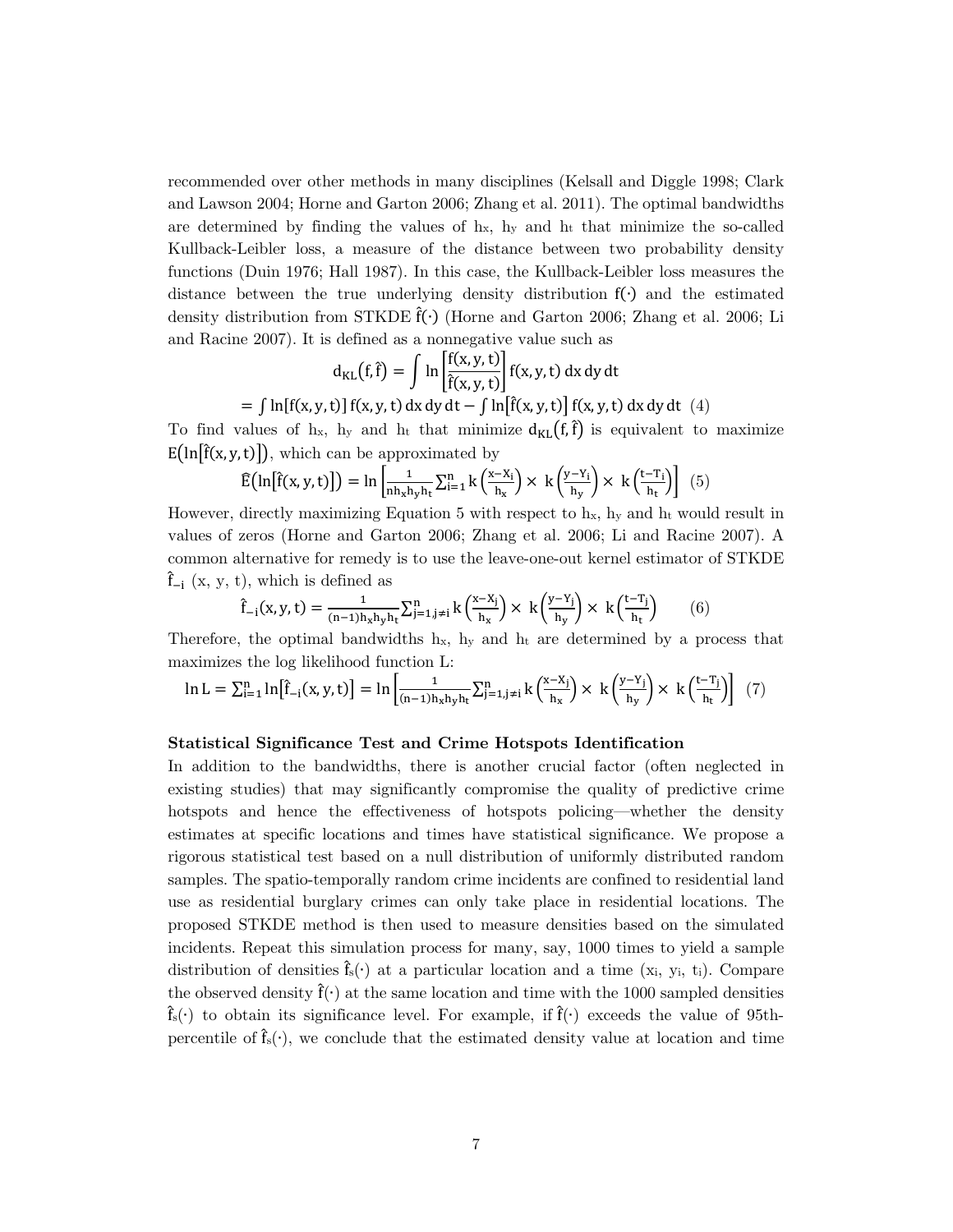$(x_i, y_i, t_i)$  is statistically significant nonrandom (p-value  $\lt 0.05$ ). Eventually, we have a group of voxel cells with statistically significant density estimates.

Traditionally, crime hotspots are defined directly from density estimates by using an arbitrary threshold (e.g., the top 20%). Some of the identified hotspots may be false positives, in other words, occur by chances alone. Here, hotspots are defined as the voxel cells with density estimates that are statistically significant. Any of the cells are considered crime hotspots, or more accurately, spatio-temporal hotspots, if their density estimates are above a critical value with a corresponding statistical significance level. For comparison with existing SKDE methods focusing only on spatial hotspots, we then aggregate estimated densities from a three-dimensional domain  $(x_i)$ , yi, ti) to a two-dimensional domain (xi, yi) across the whole temporal spectrum. From the aggregated density cells, the ones with density values higher than the critical ones are considered predictive spatial hotspots. Similarly, if desirable, one can simply aggregate the spatio-temporal hotspots across the study area to identify temporal hotspots. Such dimensional transformations are easily facilitated by the spatiotemporal structure of our refined STKDE.

#### **Crime Hotspot Prediction Evaluation Metrics**

Several metrics have been commonly used to evaluate predictive accuracy of the identified crime hotspots. The popular and perhaps the simplest metric is the hit rate, defined as the percentage of all crimes in Time 2 (newer, say, the first week of November 2011) that are captured by the identified hotspots created from Time 1 (prior, say, the whole month of October 2011) data (e.g., Bowers et al. 2004; Hart and Zandbergen 2014). However, the hit rate is largely affected by the area size of identified hotspots. A larger hotspot area leads to a higher hit rate. Chainey et al. (2008) introduced a more consistent and reliable metric termed the predictive accuracy index  $(PAI)$ . PAI is the ratio of the hit rate  $(n/N)$  to the area percentage (the percentage area of the identified hotspots from Time 1 data relative to the whole study area,  $a/A$ ), i.e.,

$$
PAI = \frac{hit\ rate}{area\ percentage} = \frac{n/N}{a/A} \tag{8}
$$

Higher PAI values indicate greater predictive accuracy.

In practice, both metrics are computed at a given area percentage of hotspots, which is again defined by an arbitrary threshold. For example, the widely-used 20 percent threshold (e.g., Bowers et al. 2004; Adepeju et al. 2016) defines crime hotspots as the cells having higher density values than the 80-percentile of the entire grid. As stated previously, some of the identified hotspots may be false positives. In addition, the PAI value varies when the area percentage changes. To mitigate these issues, we propose a PAI curve that calculates PAI across a wide range of area percentages of significant hotspot cells and plots its distribution. Compared to a single PAI value, the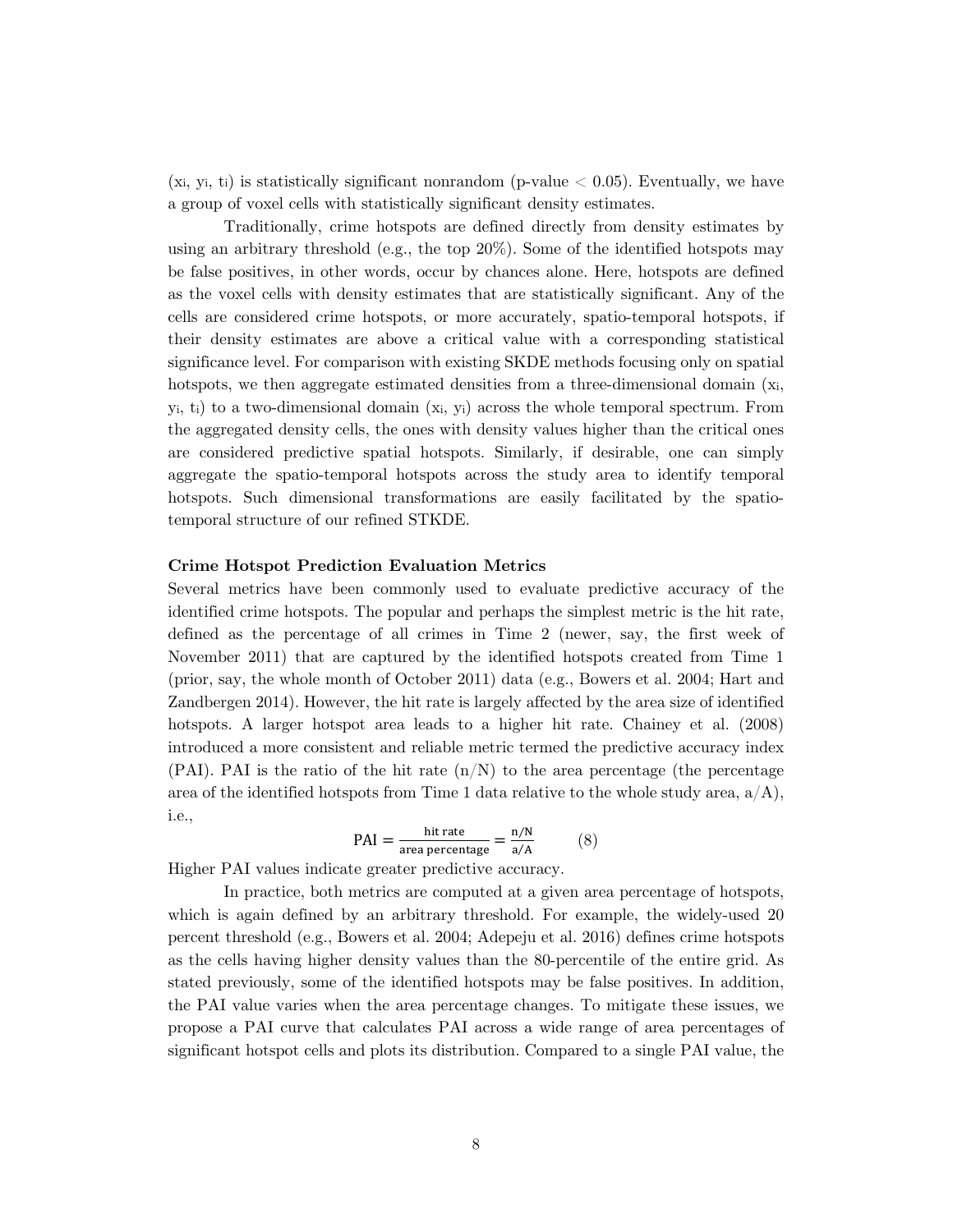PAI curve provides a more comprehensive understanding of how the accuracy varies with different area coverages and what is the corresponding statistical significance.

#### **The Case Study**

The study area is the City of Baton Rouge, the state capital of Louisiana. It had a population of 229,169 in 2011, 40.5 percent was White and 53.7 percent was African American. As shown in Figure 2, Baton Rouge consists of four police districts and 67 subdistricts. According to the Baton Rouge Police Department (BRPD), there were 3,706 residential burglaries, in comparison to 64 homicide, 893 robbery, and 1,460 aggravated assault incidents in 2011. Crime types of low counts may induce bias in the calculation, so our case study focuses on residential burglaries, shown in Figure 2.

Each burglary record consisted of a case number, offense date and time, street location and socio-demographic attributes of associated individuals. The data were first aggregated by the case number, as some cases had multiple records about the victim, arrestee, suspect, and witness. We then used the Google Maps Geocoding API to geocode the data (records without any street number were excluded). The resulting GIS dataset included 3,575 unique residential burglary incidents. There are various ways to geocode street addresses in GIS. A common method is to interpolate the position of a street address along the range of addresses for that street segment from a geometric perspective (Shah et al. 2014), and it is included in many commonly-used geocoders such as ArcGIS Online Geocoding Service from ESRI. In addition to this geocoding technique, Google's geocoding service offers the so-called rooftop geocoding, a unique feature for improving geocoding accuracy. It is also an interpolation process, but refers to address roof points extracted from its Google imagery data instead (Roongpiboonsopit and Karimi 2010). Among our data, 48-percent were eligible for rooftop interpolation and the rest 52-percent were geocoded by range interpolation.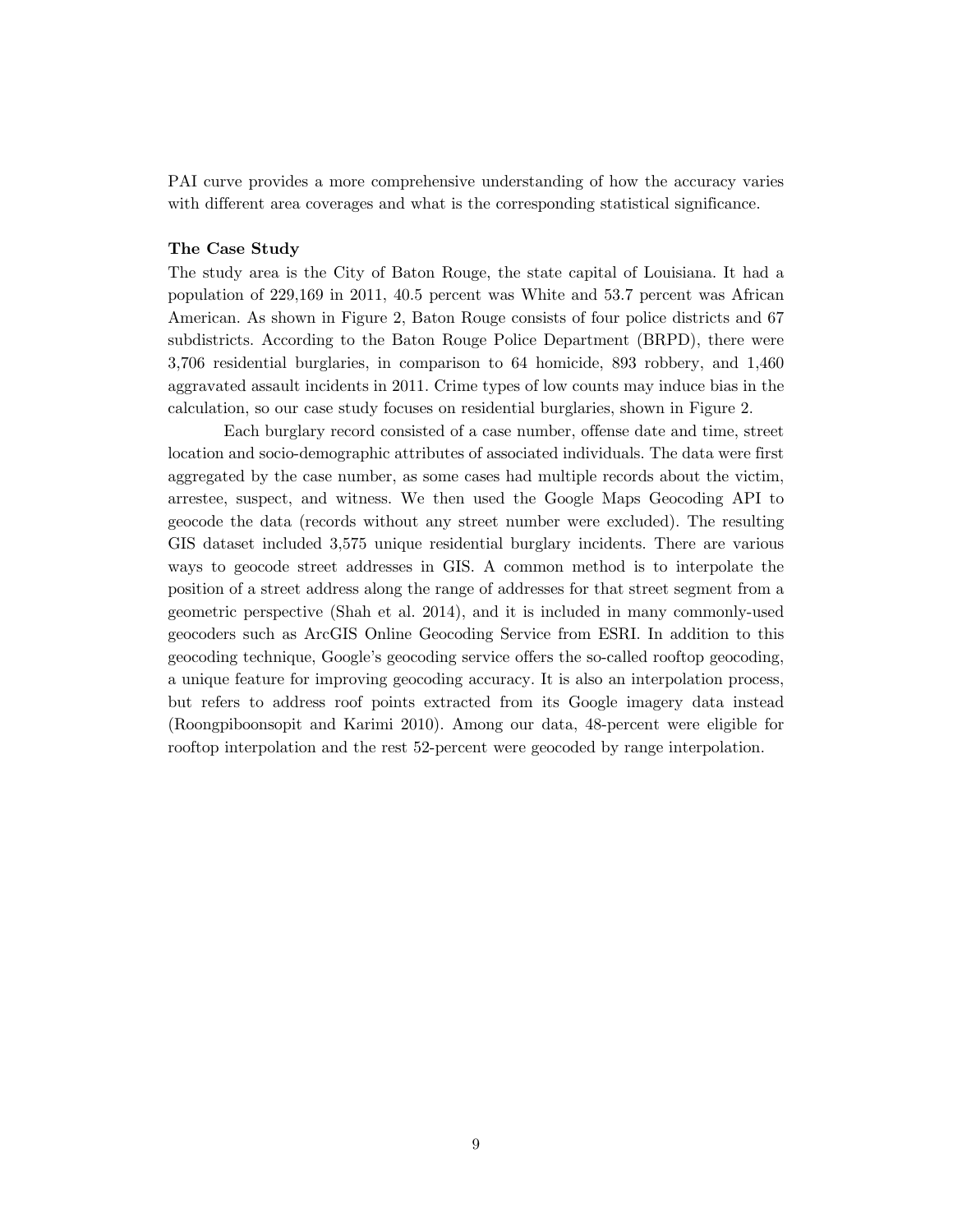

Figure 2. Spatial pattern of residential burglaries in Baton Rouge in 2011

Crime Hotspot Predictions using STKDE

A granular grid size of  $100m \times 100m$  is selected to generate KDE surfaces throughout this analysis for a balance of fine spatial resolution and manageable computational time (including STKDE and two selected existing methods for comparison). Other studies used larger cell sizes, e.g., Adepeju et al.  $(2016)$  used  $250m \times 250m$ . As shown in Figure 3, the monthly crime counts were fairly stable except for the first three months (January-March) of 2011. We divide the dataset of 3,575 incidents into two parts: the training data of 2,926 incidents between January 1st and October 31st, and the testing data of 649 incidents between November 1st and December 31st for prediction evaluation. The training dataset is used to compute the optimal search bandwidths  $h<sub>x</sub>$ , hy and ht, which are subsequently fed into the prediction section for measuring STKDE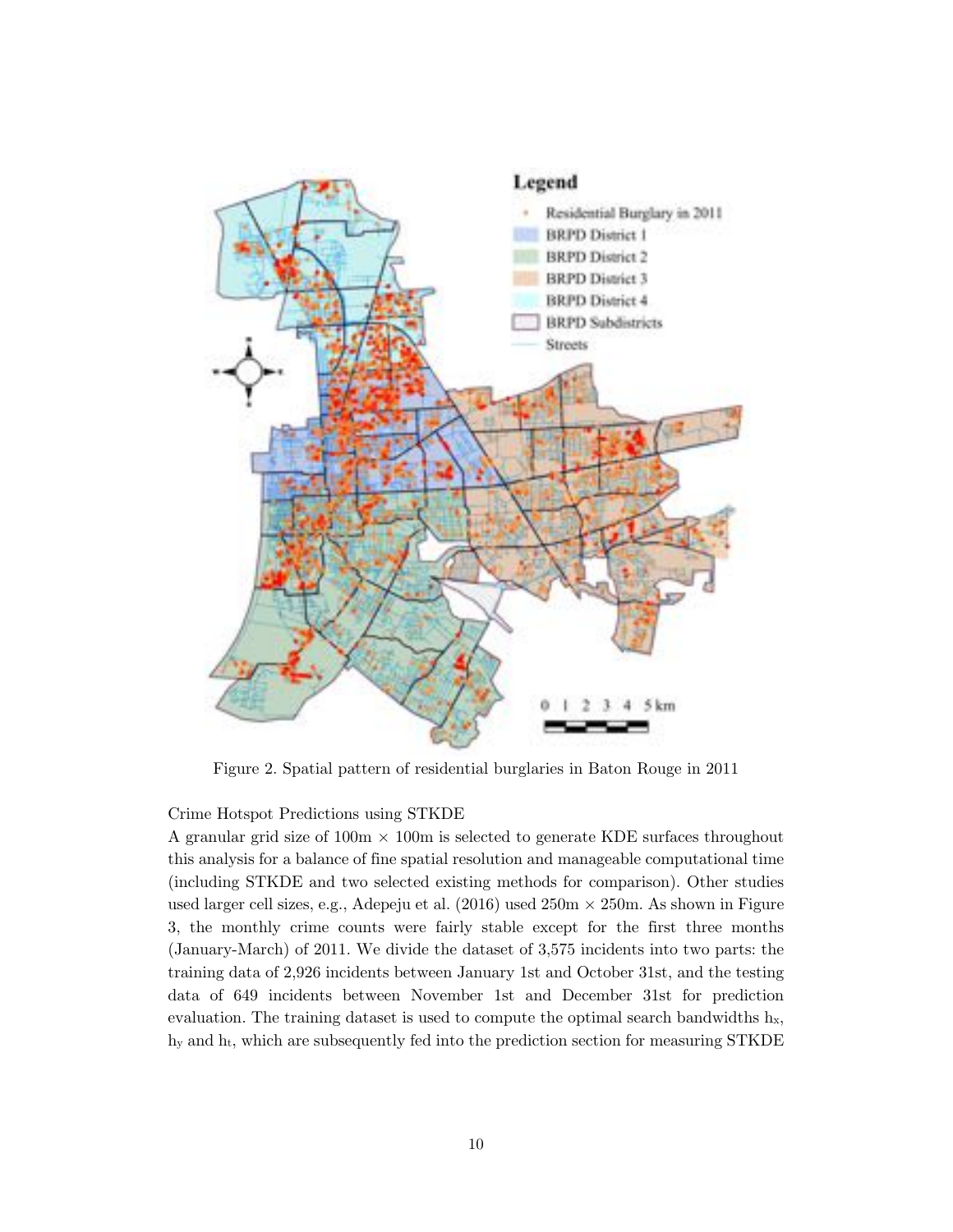values. The kernel functions for x, y and t dimensions in our STKDE model (Equation 3) are set to Epanechnikov kernel (Epanechnikov 1969), a commonly-used kernel function when dealing with geographic events (de Smith et al. 2009; Nakaya and Yano 2010; Delmelle et al. 2014).



Figure 3. Monthly residential burglaries in Baton Rouge 2011

Based on the training dataset, the likelihood cross-validation bandwidth selection approach (Equation 7) yields  $360 \text{ m}$ ,  $702 \text{ m}$ ,  $22 \text{ days}$  for h<sub>x</sub>, h<sub>y</sub> and h<sub>t</sub>, respectively. These optimal bandwidths are then passed on to a series of STKDE models for detecting predictive hotspots. To ensure statistical significance of identified hotspots, we ran the proposed significance test of randomly simulating spatio-temporal crime incidents for 1000 times and measured the STKDE estimates for each simulation trial afterwards. As aforementioned, simulated crime incidents are restrained to the residential land use for better accuracy. This is achieved by generating a raster layer with eligible cells limited to residential land use areas, based on the zoning data from the city. The above steps yield statistical significant hotspots that represent a prediction of locations where future crimes in a time window are more likely to occur. Usually, the time window is determined as the immediate future such as one day (Adepeju et al. 2016), two days (Bowers et al. 2004), one week (Bowers et al. 2004; Johnson et al. 2009) and up to one month (Gorr et al. 2003). In this article, we use one week as the forecast time window (Time 2) that moves in the prediction data section (November 1st to December 31st) to evaluate the accuracy of predictive hotspots generated from incidents covering the preceding one month period (Time 1). In total, we have eight prediction groups, as shown in Figure 4.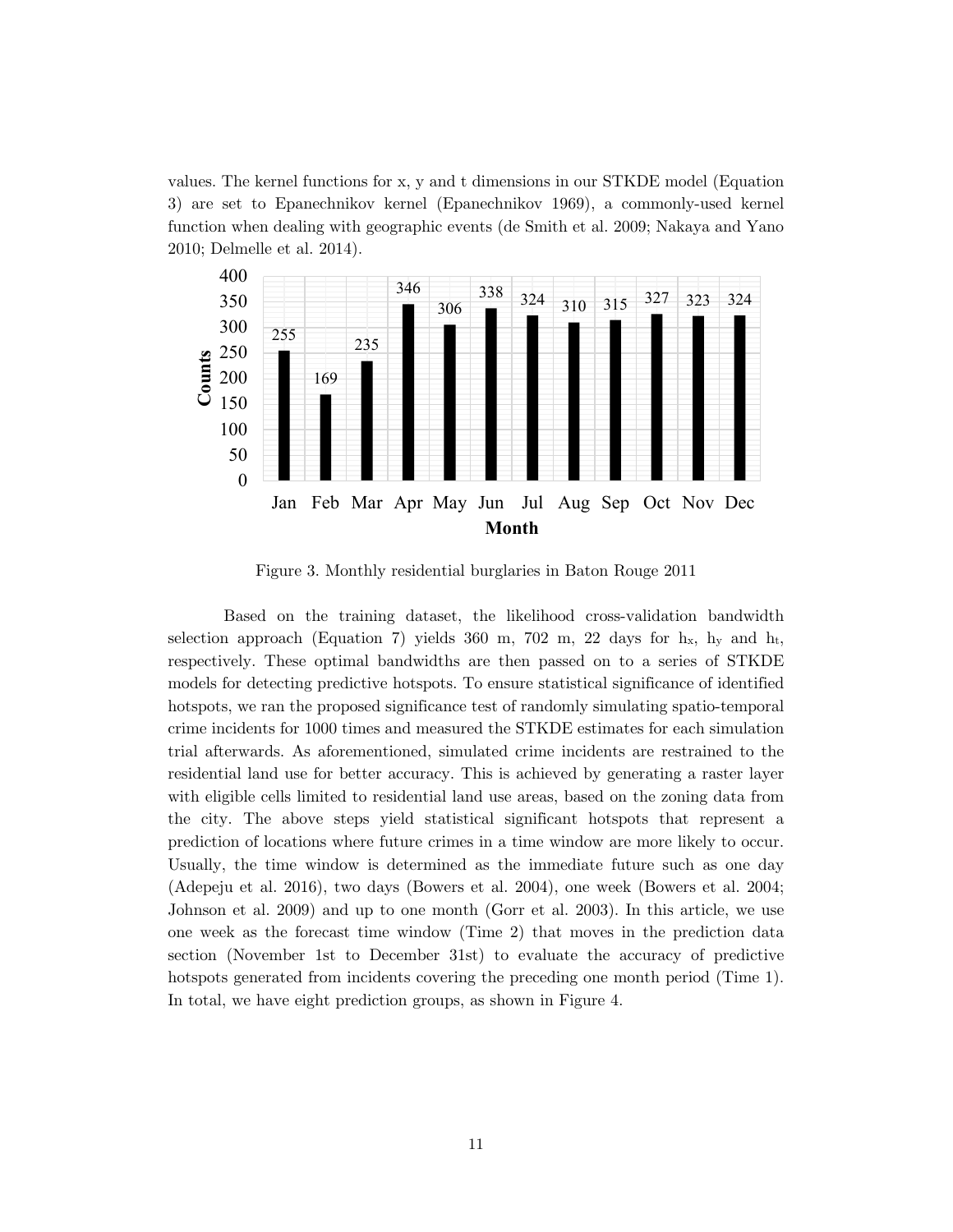





Figure 5. Workflow of the proposed framework

#### **Comparisons with Existing Methods**

For comparison, this research replicates two popular existing methods: (1) SKDE as a true baseline model with only a spatial component, and (2) the prospective hotspot mapping (ProMap), a popular STKDE prototype.

SKDE assumes no temporal effects and accounts for only distance decay in crime risk. As aforementioned, SKDE can have either a bivariate kernel function  $K_s(\cdot)$ over a joint x-y space (similar to Equation 1 without the temporal part) or a product of two univariate kernel functions defined along x and y dimensions (similar to Equation 3 after excluding time). Here, the commonly-used bivariate SKDE is used for consistency with previous studies. Our experiment also indicated insignificant discrepancies between the two forms; results are not shown here. The spatial bandwidth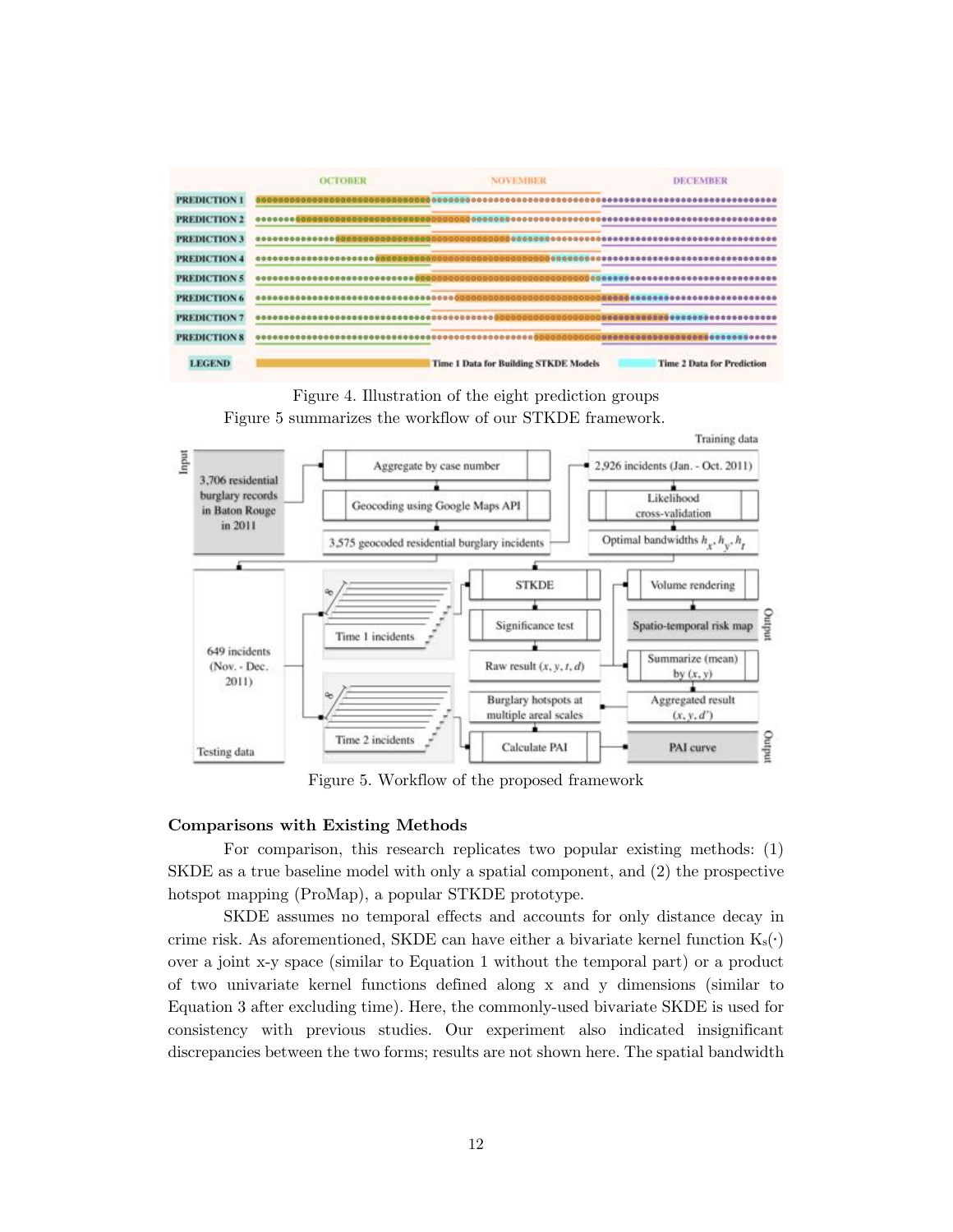$h_s$  is set to the maximum value between  $h_x$  and  $h_y$  derived from our STKDE model, i.e., 702 m (our experiment of setting hs to the lower bound, 360 m, yielded a slightly lower performance; details are not shown here).

ProMap, developed by Bowers et al. (2004), with less computational complexity, is relatively easy to implement. Perhaps for that matter, ProMap is used very often in crime hotspot prediction studies, either as the main computational model (Johnson et al. 2009) or for comparison (Mohler et al. 2011; Adepeju et al. 2016). For each grid location (x, y) in an area, ProMap estimates its risk intensity  $f(·)$  by accumulating weights of crime incidents within this cell's search radiuses  $h_s$  and  $h_t$ , such as

$$
\hat{f}(x,y) = \sum_{d_i \leq h_s \cap t_i \leq h_t} \frac{1}{(1+d_i)(1+t_i)}
$$

In general, incidents that occurred closer to the cell under investigation, in both distance (di) and time (ti), are given greater weights. Specifically, ProMap calculates the weights for each cell simply based on the inverse distance and inverse time. Compared to the Epanechnikov kernel function used in STKDE, such an inverse distance function in ProMap has a steep slope and leads to an under-smoothed density surface. ProMap comes with two built-in bandwidth values ( $h_s = 400$  m and  $h_t = 2$ ) months, also adopted here). These two bandwidth values were chosen from past empirical studies. As crime patterns vary across areas and times, the bandwidths may change too. That is why our STKDE uses a data-driven optimization approach to derive appropriate bandwidths adaptable to a specific study area for a certain time period.

The three methods are implemented in statistical programming language R and then applied to generate predictions and PAI curves for eight weeks from 1st, 8th, 15th, 22nd, 29th of November and 6th, 13th, 20th of December 2011. See Figure 6 for an illustration of predictive hotspots generated for prediction 1 (November 1st to 7th) by ProMap, SKDE and STKDE. There are two hotspot layers associated with each map: identified hotspots without significance test (yellow) and statistically significant hotspots covering two percent area of the entire grid (red). We chose the 2%-area threshold as it was the scale where our STKDE had the highest prediction accuracy. More detail can be found in Figure 7. There are a few noticeable patterns in Figure 6. The number of hotspot candidate cells (yellow) is far fewer in the map from ProMap than both SKDE and STKDE. Such a substantial discrepancy is likely to result from the relatively steeper slope of the weighting function used in ProMap (i.e., resulting less-smoothed density surface). There are also some differences between the maps by SKDE and STKDE. Take the significant hotspots (in red) as an example, the addition of the temporal dimension in STKDE model generates a significant hotspot in the southwest corner of the city (but absent in the map of SKDE). The temporal weights in STKDE also result in a retreat in the northwestern corner of the largest significant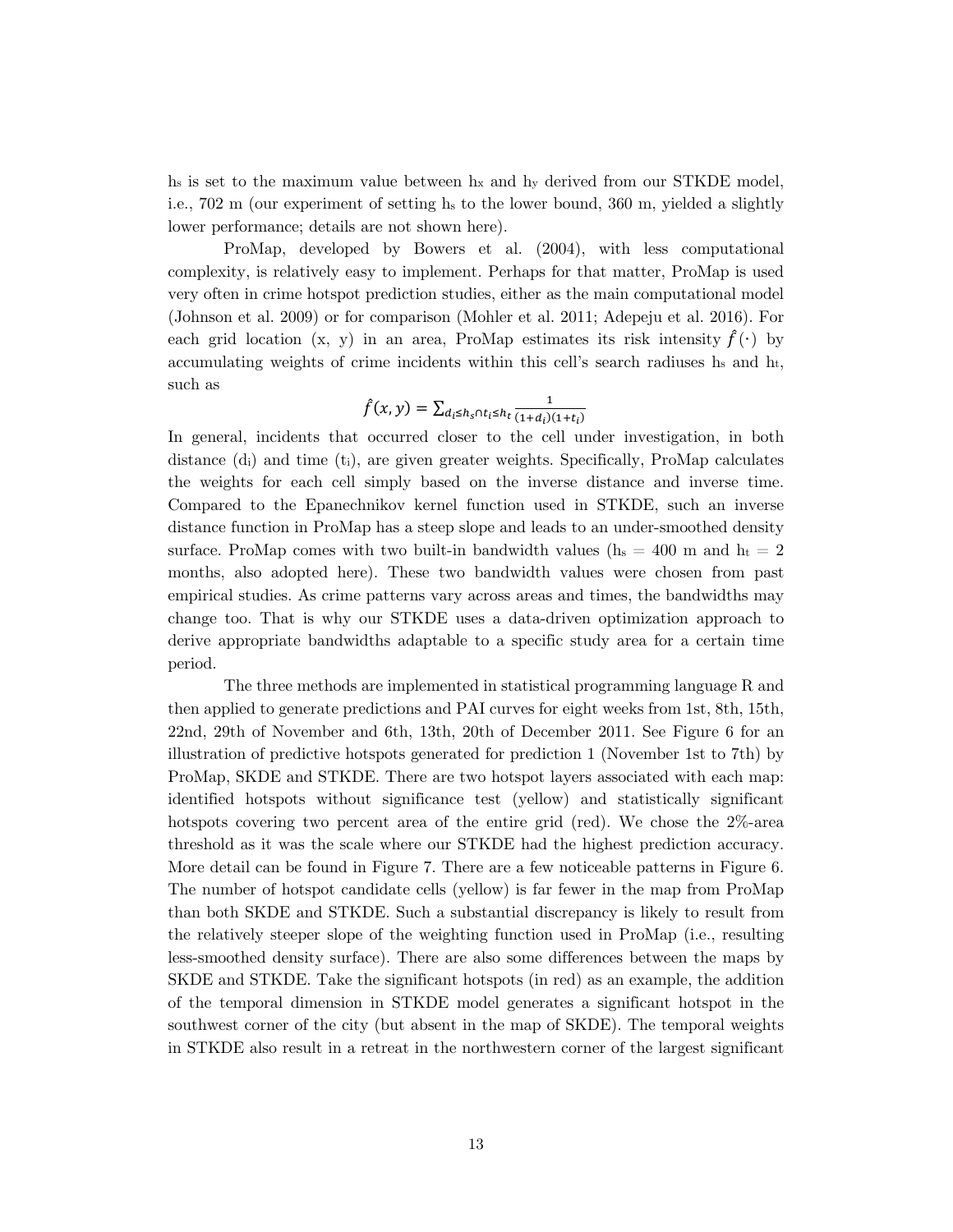hotspot in the city (not detected by SKDE), indicating a reduced residential burglary risk due to the less temporal weights (longer temporal distances) from incidents nearby. In terms of the predictive accuracy, out of 84 new incidents, STKDE captures the highest number (14) and then ProMap (11) and SKDE (11).



Figure 6. Predictive hotspots for prediction group 1 by: (A) ProMap, (B) SKDE, (C) STKDE

[yellow for cells with nonzero density estimates and red for cells with significant top 2% density estimates]

#### **Performance Assessment**

For evaluation of the overall performances by the aforementioned three methods, the eight PAI curves obtained from the last step were consolidated into one by calculating the mean PAIs across various areal scales ranging from 0 percent to 25 percent with an increment of 0.1 percent. The scale was capped at 25 percent because it was the maximum area coverage for significant hotspots in any of the three models. After ruling out some scales by the significance test, we finally have 196 rather than 250 area scales. Figure 7 plots the integrated PAI curves (left) along with hit rate curves (right) for the three methods. The utility of plotting the PAI (or hit rate) curves enables us to examine the performance across a range of area percentages.

Figure 7 shows that our STKDE model outperforms both ProMap and SKDE in terms of either PAI or hit rate when using a threshold of five percent area coverage or less (corresponding to  $22.12 \text{ km}^2$  or less), and the advantage becomes less evident afterwards. A series of significance tests were performed to determine whether the above findings were statistically reliable. Specifically, analysis of variance (ANOVA) was applied to the PAI scores of the three models at each of the 89 area scales less than 11.5 percent (PAI scores for the ProMap become unavailable beyond this limit), and t test was used to compare the PAI scores between STKDE and SKDE models at each of the remaining area scales. For example, ANOVA at the two-percent scale (where we observed the most substantial difference among the three models) yielded a significant variation of PAI scores among the three models ( $F = 5.31, p < 0.01$ ). As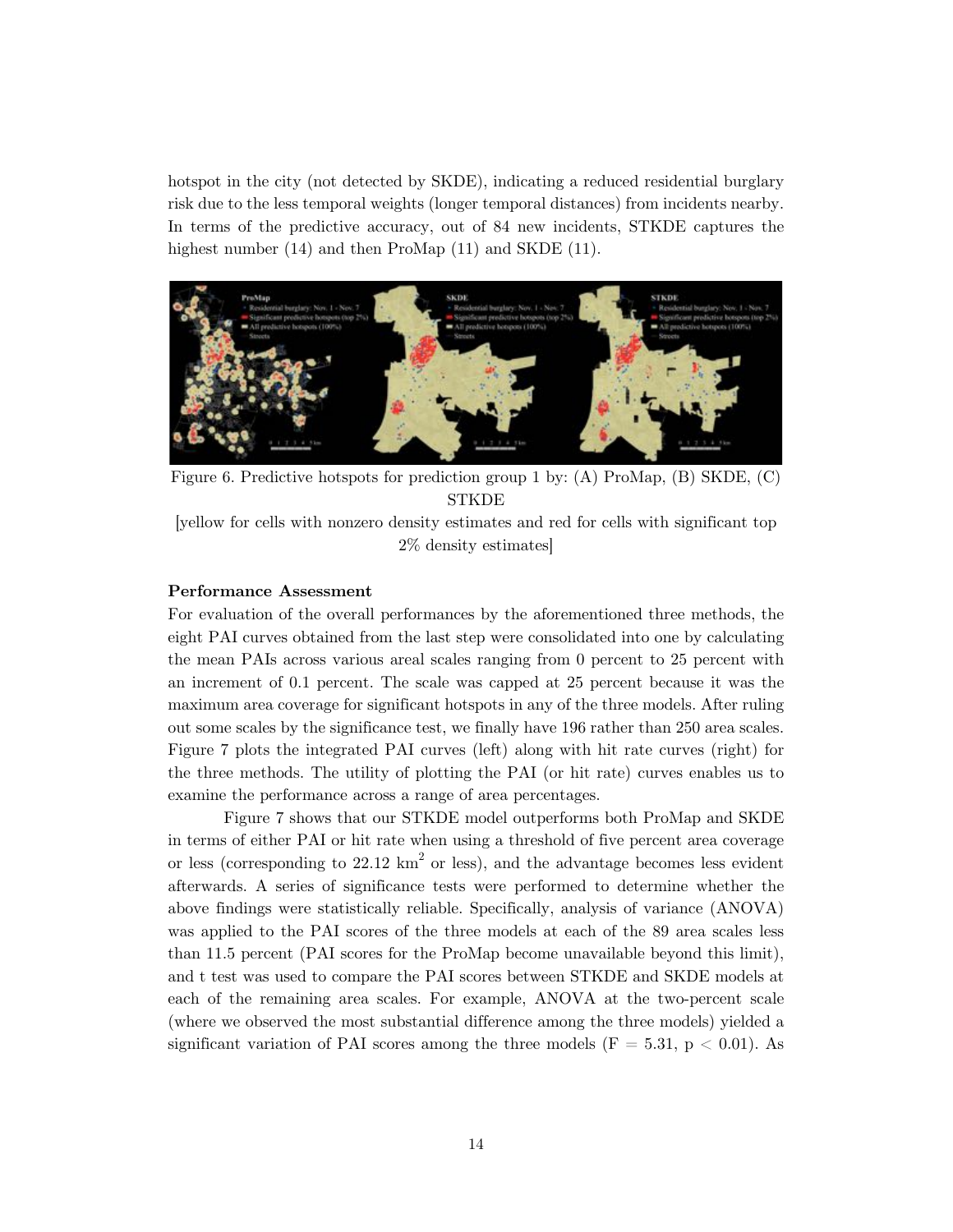ANOVA does not specify which of the three group means were significantly higher or lower but only that a significant difference exists, a post hoc Tukey test was then carried out to confirm where significant differences occur. Results showed that the mean PAI score of STKDE was significantly higher than that of ProMap or SKDE at p < 0.01. No significant difference, however, was found between ProMap and SKDE. The same pattern was detected for the hit rate at this area scale (ANOVA with  $F =$ 5.25,  $p < 0.01$  and post hoc Tukey test with  $p < 0.05$ ). The above patterns for both PAI and the hit rate remained stable within the five-percent area scale, while no consistent pattern was found afterwards towards 11.5 percent. Results are not shown due to space limit. For the remaining area scales beyond 11.5 percent, the t tests revealed no consistent variation between STKDE and SKDE, which might be affected by the noise in SKDE (see Figure 7). The occurrence of noise might be attributable to the absence of temporal weights in SKDE. For a more general comparison, we took a step further to calculate the mean PAI across all area scales for each of the three models and juxtapose the mean values with each other. ANOVA with a post hoc Tukey test within the 11.5 percent scale reported a significant variation among the three models  $(F = 14.85, p < 0.001)$  and a significant higher mean PAI value in STKDE than in the other two models ( $p < 0.01$ ). Again, no significant difference was found between ProMap and SKDE by the Tukey test. For the rest area scale beyond 11.5 percent, the t test suggested a significant higher mean PAI in STKDE than in SKDE  $(t = 3.91, p < 0.001)$ . Both the general and scale-specific comparisons indicate the validity of our methods, especially within the top five-percent area coverage. It should be noted that the general comparison found no significant difference in the mean hit rate among the three models. This may imply that PAI is a more reliable evaluation metric than the hit rate.

There are some other interesting patterns that also merit discussion. For example, the maximum area percentages in both STKDE and SKDE curves reach about 25 percent, indicating that both methods detect statistically-significant hotspots covering areas of up to 25 percent of the city. That being said, some of the identified hotpots would be false positives when defining cells of more than 25 percent area of the city as hotspots. Another reason could be the residential land use restraint used in the simulation process. In contrast, the cutting point for ProMap is about 11.5 percent, drastically lower than the other two. That is to say, it would be unreliable to evaluate predicative accuracy of ProMap hotspots that cover more than 11.5 percent area of Baton Rouge. Therefore, the popular 20 percent rule for defining hotspots may not be appropriate in some study areas, and it is always beneficial to include a significance test. In addition, the tipping points in the PAI curves are around two-percent-areacoverage for the three methods. That is to say, the identified hotspots (with statistical significance) at different areal scales are likely heterogeneous in terms of the risk level,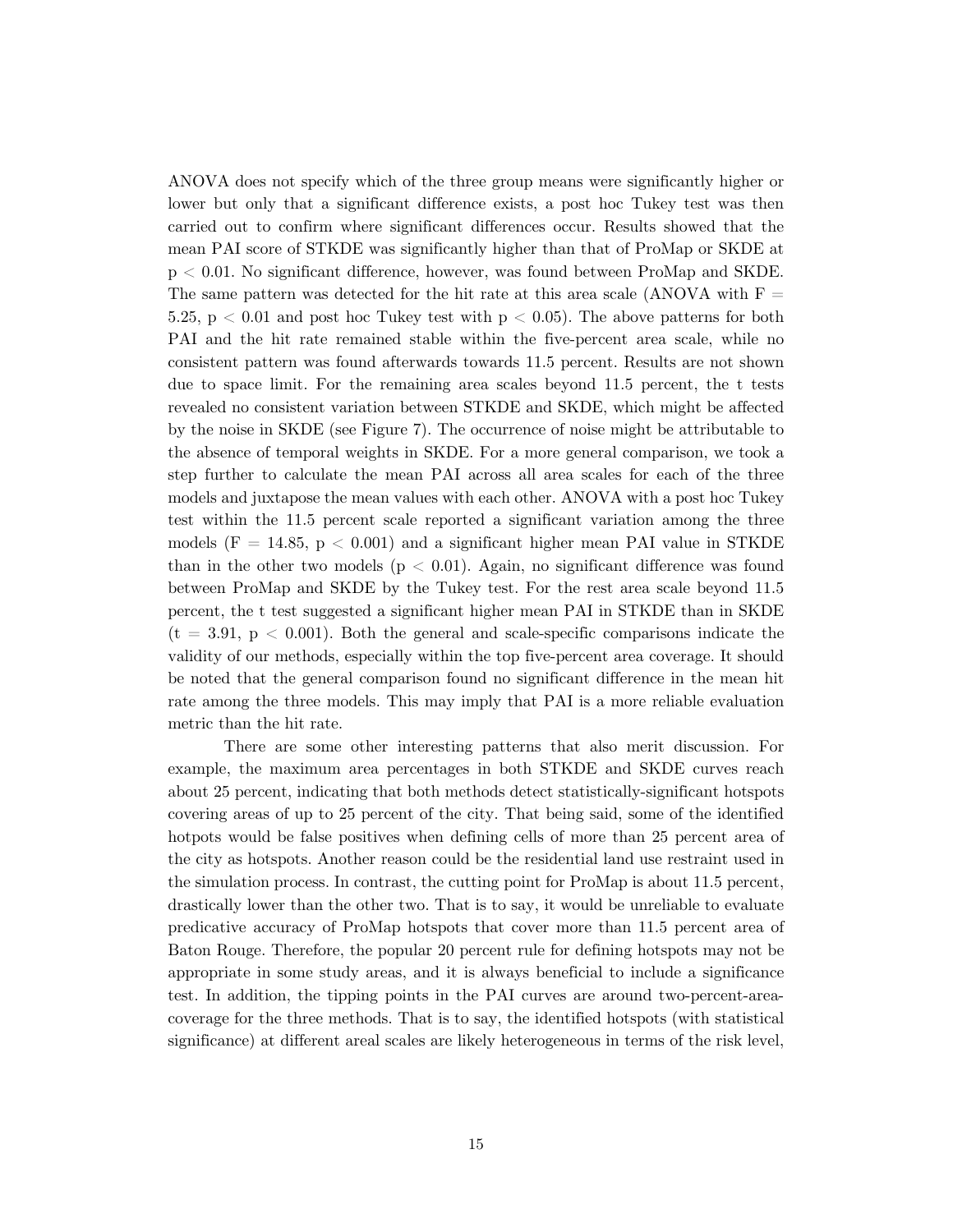and those hotspots captured in the two-percent areal scale have the highest predictive accuracy in our case study. This demonstrates the value of our proposed PAI curve instead of a singular PAI value.



Figure 7. Performance of ProMap, SKDE and STKDE: (A) PAI Curves, (B) Hit Rate Curves

## **Visualizing STKDE results**

In addition to its higher prediction accuracy, our STKDE supports a spatio-temporal visualization of crime risk that is not feasible from traditional ProMap and SKDE methods. For example, are the identified hotspots present at all times? What time periods contribute most to the hotspots? Based on Equation 3, the raw output of STKDE is a four-dimensional volume  $(x, y, t, d)$ , where d represents the density estimation for location (x, y) at time t. Three visualization methods are commonly used: 1) direct volume rendering that assigns color and transparency to voxels based on their density estimates (low density areas are less visible while high density regions are more observable as solid volumes with different colors); 2) isosurface generating that connects points with the same density value, similar to the topographic contour lines in a two-dimensional map; and 3) volume slicing that shows a cross-section of the volume by an input plane(s) to highlight important parts (Brunsdon et al. 2007; Demšar and Virrantaus 2010). The volume rendering approach is adopted in our analysis.

Figure 8 illustrates predictions of residential burglary risk from November 1st to 7th, 2011 by STKDE. Several high-risk areas such as subdistricts in the CBD and southwest area of Baton Rouge stand out. Notably, the risks are predicted to be the highest from November 1st to 4th and weaken afterwards. With a higher prediction accuracy and the compatibility of spatio-temporal visualization, our methods could assist law enforcement agencies with more efficient proactive policing strategies and ultimately crime reduction.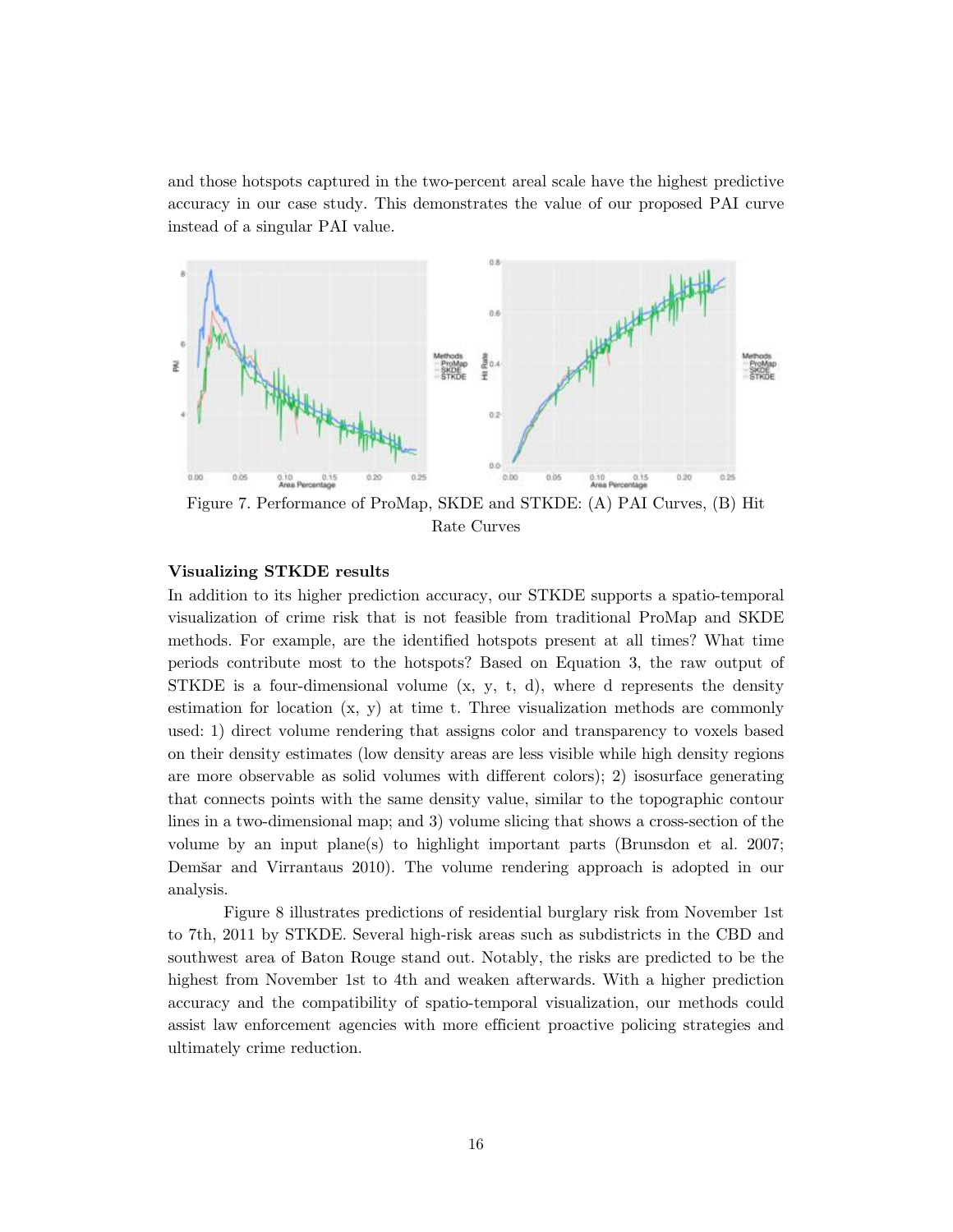

Figure 8. Visualization of the prediction of residential burglary risk by STKDE

## **Conclusion**

Predictive hotspot mapping is widely adopted by law enforcement agencies to assist with hotspot policing/patrolling and other crime prevention strategies. A number of spatial analysis techniques have been used for this purpose, and SKDE is used most often. However, crime events are usually concentrated not only in certain parts of the city but also during certain times of the day. Ignoring the temporal component of crime in methods such as SKDE deprives researchers and practitioners of the opportunity to target specific time periods with elevated crime risks. In this research, we propose a spatio-temporal framework for predictive hotspot mapping and evaluation. It includes a STKDE based on the "generalized product kernels", likelihood cross-validation, statistical significance test, and predictive accuracy index (PAI) curve. The STKDE is a spatio-temporal approach that integrates both distance-decay and temporal-decay effects in crime distribution patterns. The likelihood cross-validation is a data-driven optimization approach that can be used to derive the optimal bandwidth values for STKDE. Furthermore, the statistical significance test is designed to filter out false positives so that the identified hotspots are truly significant not by random chances. Since the popular metrics such as the PAI and hit rate are not stable across different areal scales of hotspots, this research calculates their values across a spectrum of areal scales and generates corresponding curves for a more comprehensive and consistent evaluation. Our case study of residential burglaries in Baton Rouge shows several advantages of our framework in predicting crime hotspots.

While this study illustrates the proposed framework in crime hotspot analysis, the methods could benefit studies of other spatio-temporal processes such as disease spread, ecological dynamics, and others. Future research can extend the work in several directions. Instead of using Euclidean distance in the kernel function in this study, it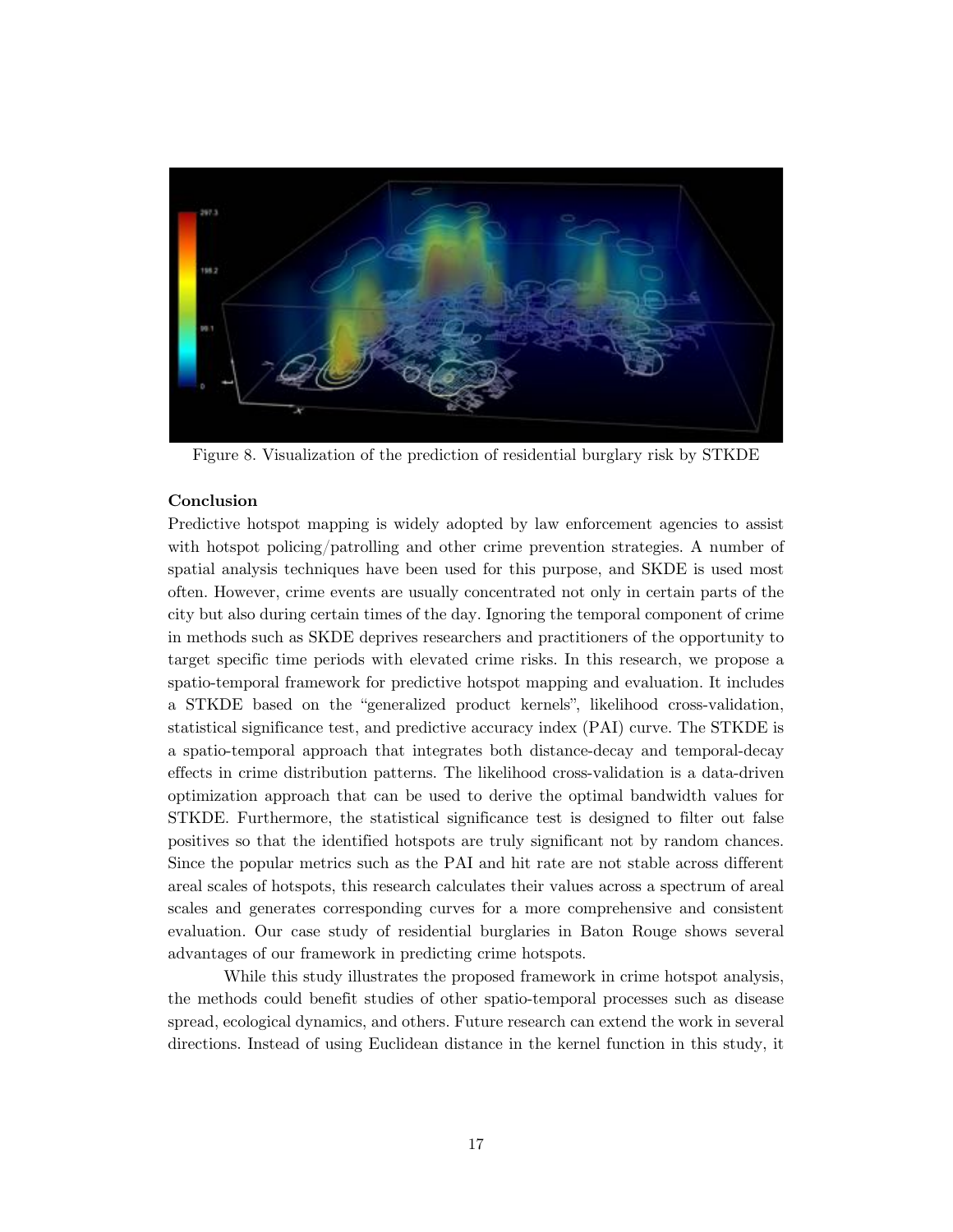will be worthwhile to include a more practical distance measure such as network distance in searching for incidents within the bandwidths as most human activities (including crime) usually take place along a street network (Wang et al. 2017). In addition to the Epanechnikov kernel, other kernel functions such as the Gaussian kernel could be explored, even though the impact of kernel functions on density estimates is found to be less significant. The structure of STKDE models also merits further work. Currently, STKDE methods (both traditional and our refined versions) treat space and time as independent components, while neglecting the spatio-temporal interactions in the process. For example, the temporal patterns of crime events may vary between geographic locations. One remedy is to examine if there are any spatio-temporal dependency patterns in the data before applying STKDE. A more meaningful way is to design a STKDE that considers such dependency patterns in the model. Finally, due to data accessibility, our case study is limited to one type of crime in a single year for a medium-size city. Future studies of larger numbers of crime incidents with more types of crimes over a longer period of time will help further validate our method in crime hotspot prediction. It will also be beneficial to compare the proposed methods to non-kernel-like models such as the Bayesian spatio-temporal model and spatio-temporal scan statistics in future studies.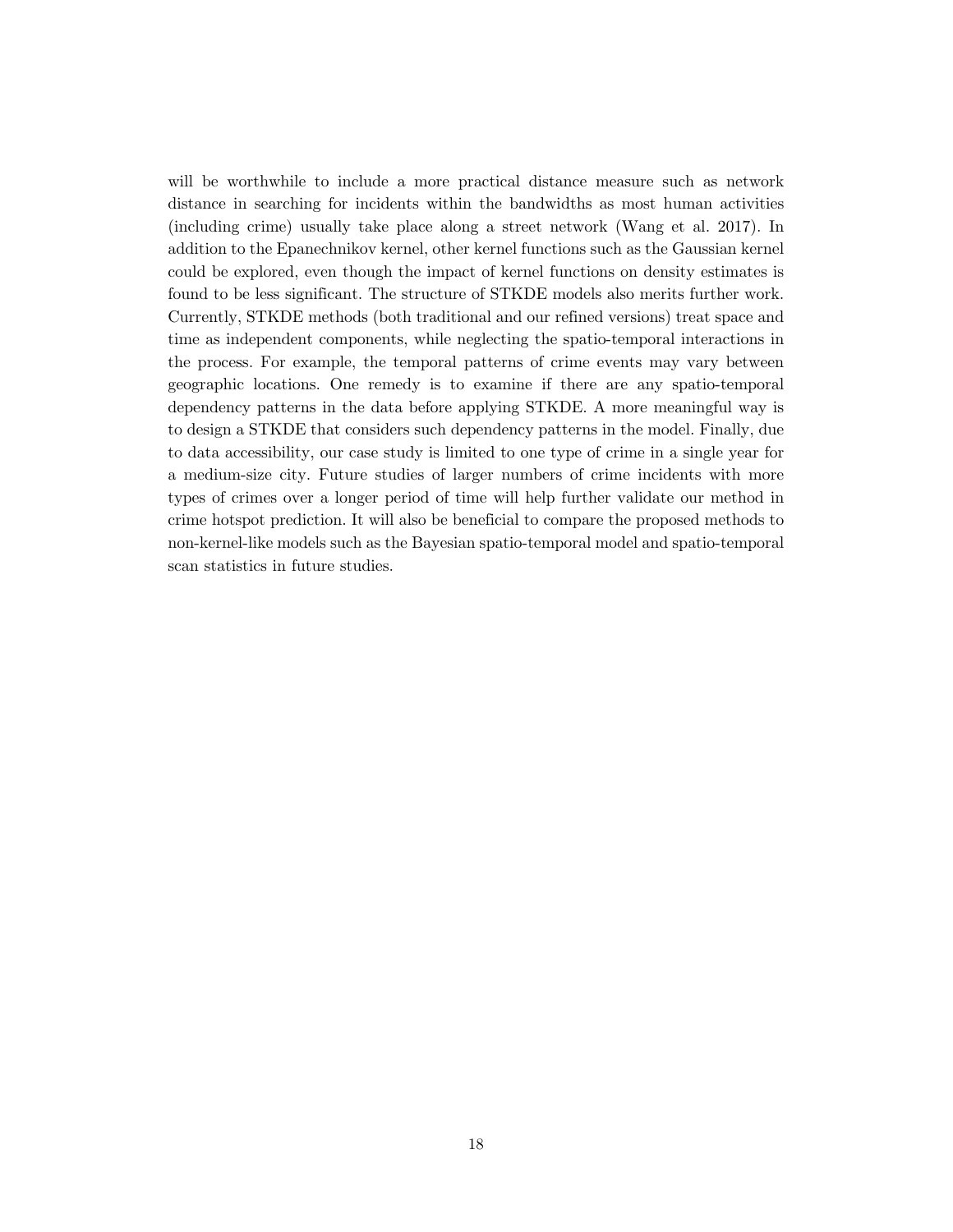## **References**

Adepeju, M., Rosser, G., and Cheng, T. (2016). Novel evaluation metrics for sparse spatio-temporal point process hotspot predictions-a crime case study. International Journal of Geographical Information Science, 30(11), 2133-2154.

Bernasco, W., Johnson, S. D., and Ruiter, S. (2015). Learning where to offend: Effects of past on future burglary locations. Applied Geography, 60, 120-129.

Bowers, K. J., Johnson, S. D., and Pease, K. (2004). Prospective hot-spotting: the future of crime mapping? British Journal of Criminology, 44(5), 641-658.

Braga, A. A. 2007. Effects of Hot Spots Policing on Crime: A Campbell Collaboration Systematic Review. http://www.aic.gov.au/campbellcj/reviews/titles.html.

Brantingham, P. J., and Brantingham, P. L. (1981). Environmental criminology (pp. 27-54). Beverly Hills, CA: Sage Publications.

Brunsdon, C. (1995). Estimating probability surfaces for geographical point data: an adaptive kernel algorithm. Computers & Geosciences, 21(7), 877-894.

Brunsdon, C., Corcoran, J., and Higgs, G. (2007). Visualising space and time in crime patterns: A comparison of methods. Computers, Environment and Urban Systems,  $31(1), 52-75.$ 

Bushman, B. J., Wang, M. C., and Anderson, C. A. (2005). Is the Curve Relating Temperature to Aggression Linear or Curvilinear? Assaults and Temperature in Minneapolis Reexamined. Journal of Personality and Social Psychology, 89(1), 62-66.

Chainey, S. P. (2013). Examining the influence of cell size and bandwidth size on kernel density estimation crime hotspot maps for predicting spatial patterns of crime. Bulletin of the Geographical Society of Liege, 60, 7-19.

Chainey, S., Tompson, L., and Uhlig, S. (2008). The utility of hotspot mapping for predicting spatial patterns of crime. Security Journal, 21(1), 4-28.

Cheng, T. and Adepeju, M. (2014). Modifiable temporal unit problem (MTUP) and its effect on space-time cluster detection. PloS one, 9(6), e100465.

Clark, A. B., and Lawson, A. B. (2004). An evaluation of non-parametric relative risk estimators for disease maps. Computational statistics  $\&$  data analysis, 47(1), 63-78.

Clarke, R. and Eck, J. (2003). Become a Problem-Solving Crime Analyst: In 55 Small Steps. London: Jill Dando Institute of Crime Science.

Cohen, L. E. and Felson, M. (1979). Social change and crime rate trends: A routine activity approach. American sociological review, 588-608.

de Smith, M. J., Goodchild, M. F., and Longley, P. A. (2009). Geospatial Analysis: A Comprehensive Guide to Principles, Techniques and Software Tools. Troubador, Leicester.

Delmelle, E., Dony, C., Casas, I., Jia, M., and Tang, W. (2014). Visualizing the impact of space-time uncertainties on dengue fever patterns. International Journal of Geographical Information Science, 28(5), 1107-1127.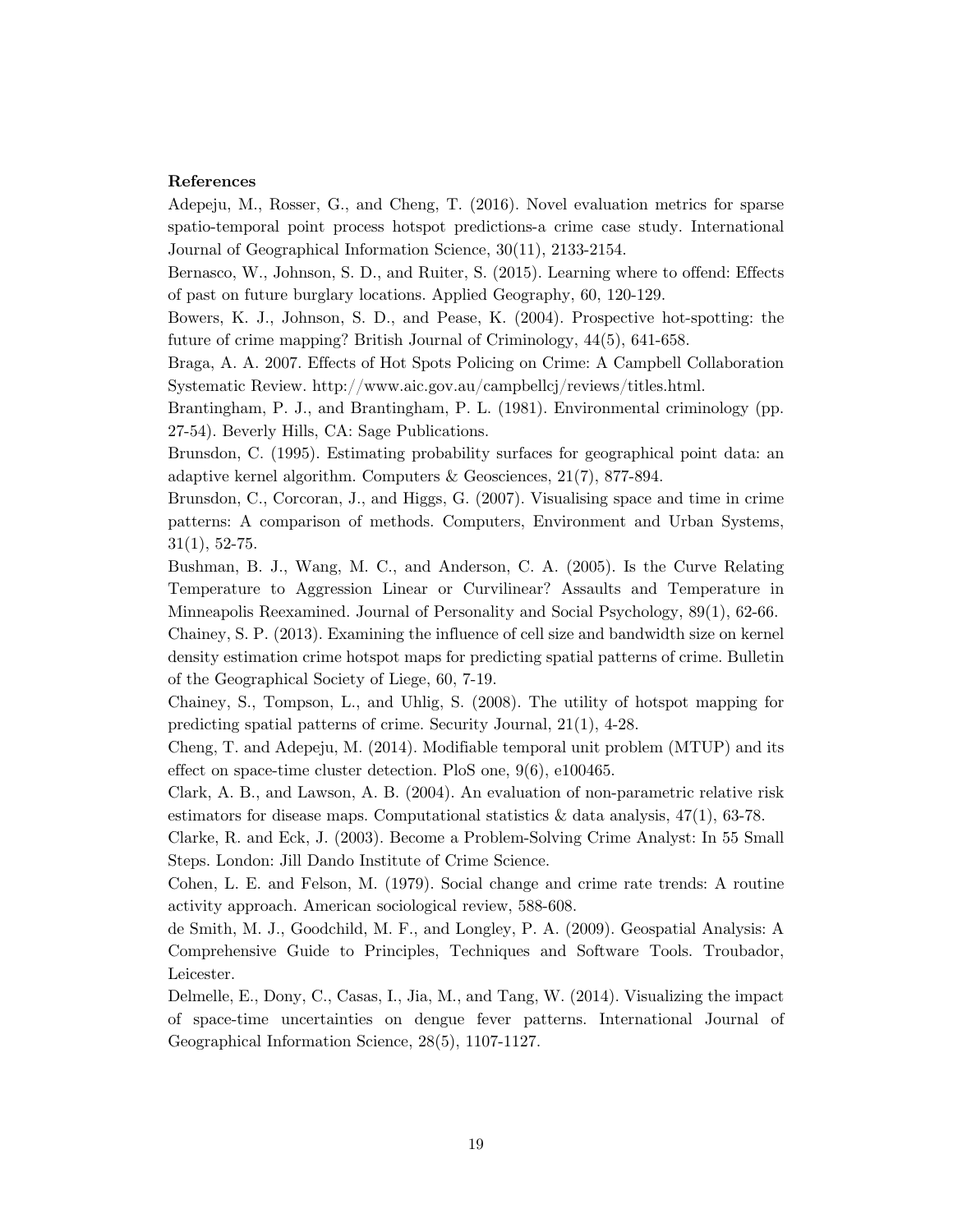Demšar, U., and Virrantaus, K. (2010). Space– time density of trajectories: exploring spatio-temporal patterns in movement data. International Journal of Geographical Information Science, 24(10), 1527-1542.

Duin, R. P. W. (1976). On the choice of smoothing parameters for Parzen estimators of probability density functions. IEEE Transactions on Computing, C-25, 1175-1179.

Eck, J. E. (1993). The threat of crime displacement. In Criminal Justice Abstracts (Vol. 25, No. 3, pp. 527-546).

Eck, J. E., Chainey, S. P., Cameron, J. G., Leitner, M. and Wilson, R. E. (2005). Mapping Crime: Understanding Hot Spots. USA: National Institute of Justice.

Eck, J. E. and Weisburd, D. (1995). Crime and place: Crime prevention studies (Vol. 4). Monsey, NY: Criminal Justice Press; Washington, DC: Police Executive Research Forum.

Eck, J. E. and Weisburd, D. L. (2015). Crime places in crime theory.

Epanechnikov, V. A. (1969). Non-parametric estimation of a multivariate probability density. Theory of Probability & Its Applications, 14(1), 153-158.

Farrell, G. and Pease, P. (1994). CRIM SEASONALITY: domestic disputes and residential burglary in Merseyside 1988–90. The British Journal of Criminology,  $34(4)$ , 487-498.

Farrell, G. and Pease, K. (2014). Repeat victimization. In Encyclopedia of criminology and criminal justice (pp. 4371-4381). Springer New York.

Felson, M., and Clarke, R. V. (1998). Opportunity Makes the Thief. Police Research Series Paper 98, Policing and Reducing Crime Unit. Research, Development and Statistics Directorate. London: Home Office.

Flaxman, S. R. (2014). A general approach to prediction and forecasting crime rates with Gaussian processes. Heinz College Second Paper. Pittsburg: Carnegie Mellon University.

Fotheringham, A. S., Brunsdon, C., and Charlton, M. (2000). Quantitative geography: perspectives on spatial data analysis. Sage.

Gerber, M. S. (2014). Predicting crime using Twitter and kernel density estimation. Decision Support Systems, 61, 115-125.

Gorr, W., Olligschlaeger, A., and Thompson, Y. (2003). Short-term forecasting of crime. International Journal of Forecasting, 19(4), 579-594.

Hall, P. (1987). On Kullback-Leibler loss and density estimation. The Annals of Statistics, 1491-1519.

Hart, T., and Zandbergen, P. (2014). Kernel density estimation and hotspot mapping: examining the influence of interpolation method, grid cell size, and bandwidth on crime forecasting. Policing: An International Journal of Police Strategies & Management, 37(2), 305-323.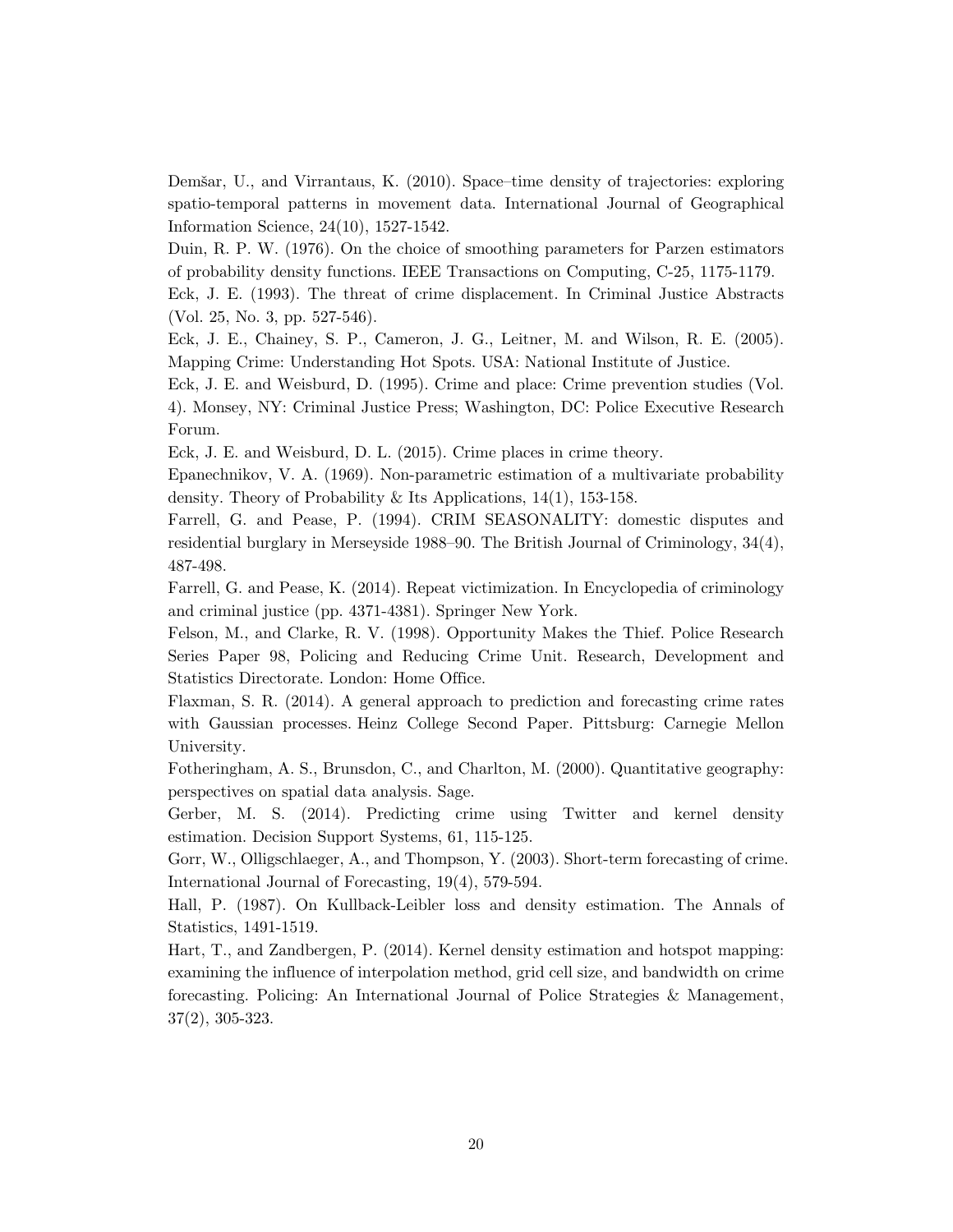Horne, J. S. and Garton, E. O. (2006). Likelihood cross-validation versus least squares cross-validation for choosing the smoothing parameter in kernel home-range analysis. Journal of Wildlife Management, 70(3), 641-648.

Hu, Y., Miller, H. J., and Li, X. (2014). Detecting and analyzing mobility hotspots using surface networks. Transactions in GIS, 18(6), 911-935.

Hu, Y. and Wang, F. (2015). Decomposing excess commuting: A Monte Carlo simulation approach. Journal of Transport Geography, 44, 43-52.

Hu, Y. and Wang, F. (2016). Temporal trends of intraurban commuting in Baton Rouge, 1990–2010. Annals of the American Association of Geographers, 106(2), 470-479.

Jefferson, B. J. (2018) Predictable policing: predictive crime mapping and geographies of policing and race. Annals of the American Association of Geographers, 108(1), 1-16. Johnson, S. D. (2008). Repeat burglary victimisation: a tale of two theories. Journal of Experimental Criminology, 4(3), 215-240.

Johnson, S. D., Bowers, K. J., Birks, D. J., and Pease, K. (2009). Predictive mapping of crime by ProMap: accuracy, units of analysis, and the environmental backcloth. Putting crime in its place, 171-198.

Kelsall, J. E., and Diggle, P. J. (1998). Spatial variation in risk of disease: a nonparametric binary regression approach. Journal of the Royal Statistical Society: Series C (Applied Statistics), 47(4), 559-573.

Kikuchi, G. and Desmond, S. A. (2010). A longitudinal analysis of neighborhood crime rates using latent growth curve modeling. Sociological Perspectives, 53(1), 127-149.

Kulldorff, M. (1997). A spatial scan statistic. Communications in Statistics-Theory and methods, 26(6), 1481-1496.

Li, Q. and Racine, J. S. (2007). Nonparametric econometrics: theory and practice. Princeton University Press.

Lukasczyk, J., Maciejewski, R., Garth, C., and Hagen, H. (2015, November). Understanding hotspots: A topological visual analytics approach. In Proceedings of the 23rd SIGSPATIAL International Conference on Advances in Geographic Information Systems (p. 36). ACM.

Maciejewski, R., Rudolph, S., Hafen, R., Abusalah, A., Yakout, M., Ouzzani, M., Cleveland, W. S., Grannis, S. J., and Ebert, D. S. (2010). A visual analytics approach to understanding spatiotemporal hotspots. IEEE Transactions on Visualization and Computer Graphics, 16(2), 205-220.

Malik, A., Maciejewski, R., Towers, S., McCullough, S., and Ebert, D. S. (2014). Proactive spatiotemporal resource allocation and predictive visual analytics for community policing and law enforcement. IEEE Transactions on Visualization & Computer Graphics, (12), 1863-1872.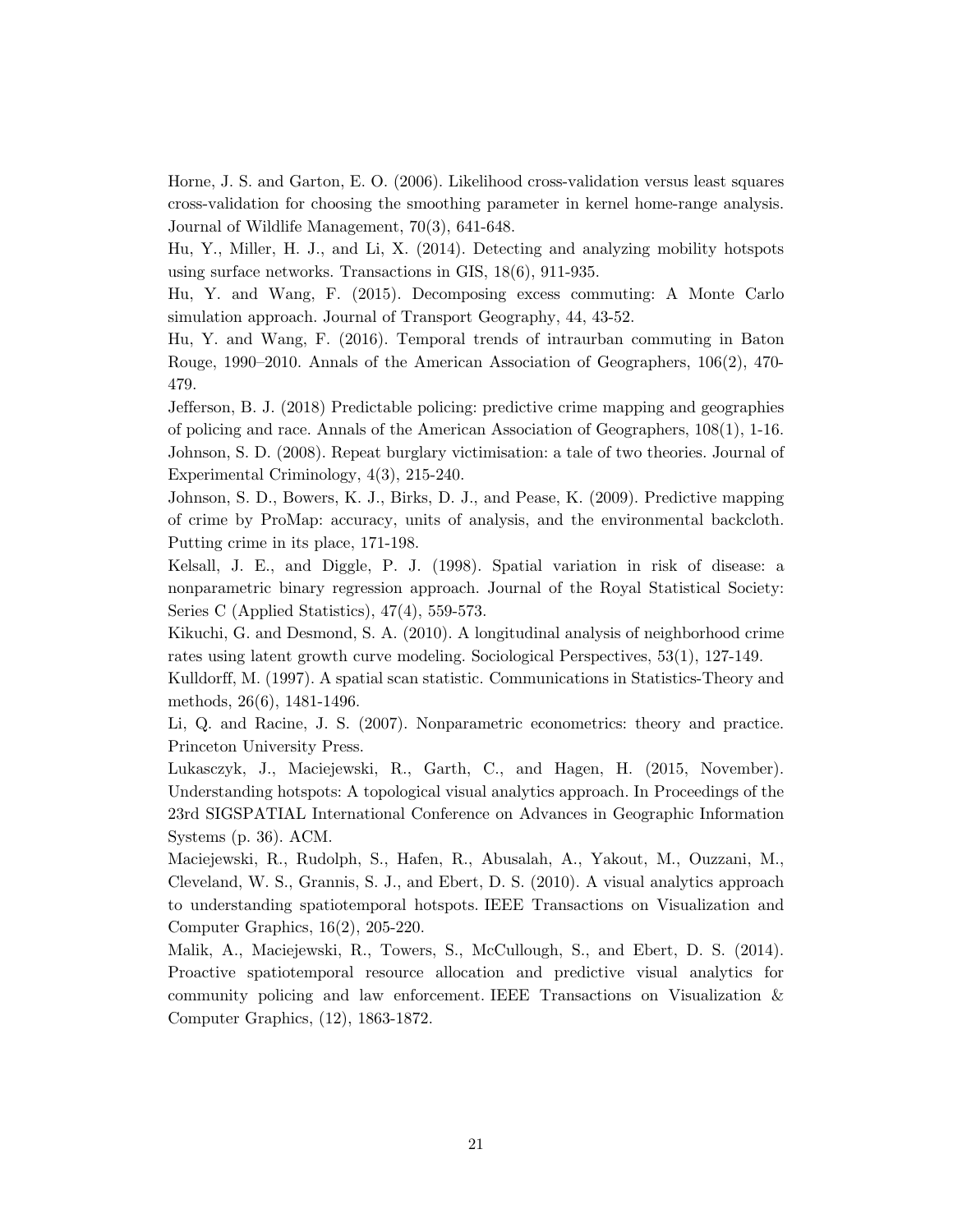Mohler, G. O., Short, M. B., Brantingham, P. J., Schoenberg, F. P., and Tita, G. E. (2011). Self-exciting point process modeling of crime. Journal of the American Statistical Association, 106(493), 100-108.

Nakaya, T., and Yano, K. (2010). Visualising crime clusters in a space-time cube: an exploratory data analysis approach using space-time kernel density estimation and scan statistics. Transactions in GIS, 14(3), 223-239.

Nelson, A. L., Bromley, R. D., and Thomas, C. J. (2001). Identifying micro-spatial and temporal patterns of violent crime and disorder in the British city centre. Applied Geography, 21(3), 249-274.

Peters, S., and Meng, L. (2014). Spatio temporal density mapping of a dynamic phenomenon. GEOProcessing 2014: The Sixth International Conference on Advanced Geographic Information Systems, Applications, and Services, 83-88.

Peterson, R. D. and Krivo, L. J. (2010). Divergent social worlds: Neighborhood crime and the racial-spatial divide. Russell Sage Foundation.

Ratcliffe, J. (2010). Crime mapping: spatial and temporal challenges. In Handbook of quantitative criminology (pp. 5-24). Springer New York.

Ratcliffe, J. H., Taniguchi, T., Groff, E. R., and Wood, J. D. (2011). The Philadelphia Foot Patrol Experiment: A Randomized Controlled Trial of Police Patrol Effectiveness in Violent Crime Hotspots. Criminology, 49(3), 795-831.

Ratcliffe, J. H. and Rengert, G. F. (2008). Near-repeat patterns in Philadelphia shootings. Security Journal, 21(1-2), 58-76.

Reaves, B.A. (2010), Local Police Departments, 2007, Bureau of Justice Statistics, USGPO, Washington, DC.

Roongpiboonsopit, D. and Karimi, H. A. (2010). Comparative evaluation and analysis of online geocoding services. International Journal of Geographical Information Science, 24(7), 1081-1100.

Rummens, A., Hardyns, W., and Pauwels, L. (2017). The use of predictive analysis in spatiotemporal crime forecasting: Building and testing a model in an urban context. Applied Geography, 86, 255-261.

Scott, D. W. (1992). Multivariate density estimation: theory, practice, and visualization. John Wiley & Sons.

Shah, T. I., Bell, S., and Wilson, K. (2014). Geocoding for public health research: Empirical comparison of two geocoding services applied to Canadian cities. The Canadian Geographer/Le Géographe canadien, 58(4), 400-417.

Silverman, B. W. (1986). Density estimation for statistics and data analysis (Vol. 26). CRC press.

Wang, F., Hu, Y., Wang, S., and Li, X. (2017). Local indicator of colocation quotient with a statistical significance test: examining spatial association of crime and facilities. The Professional Geographer, 69(1), 22-31.